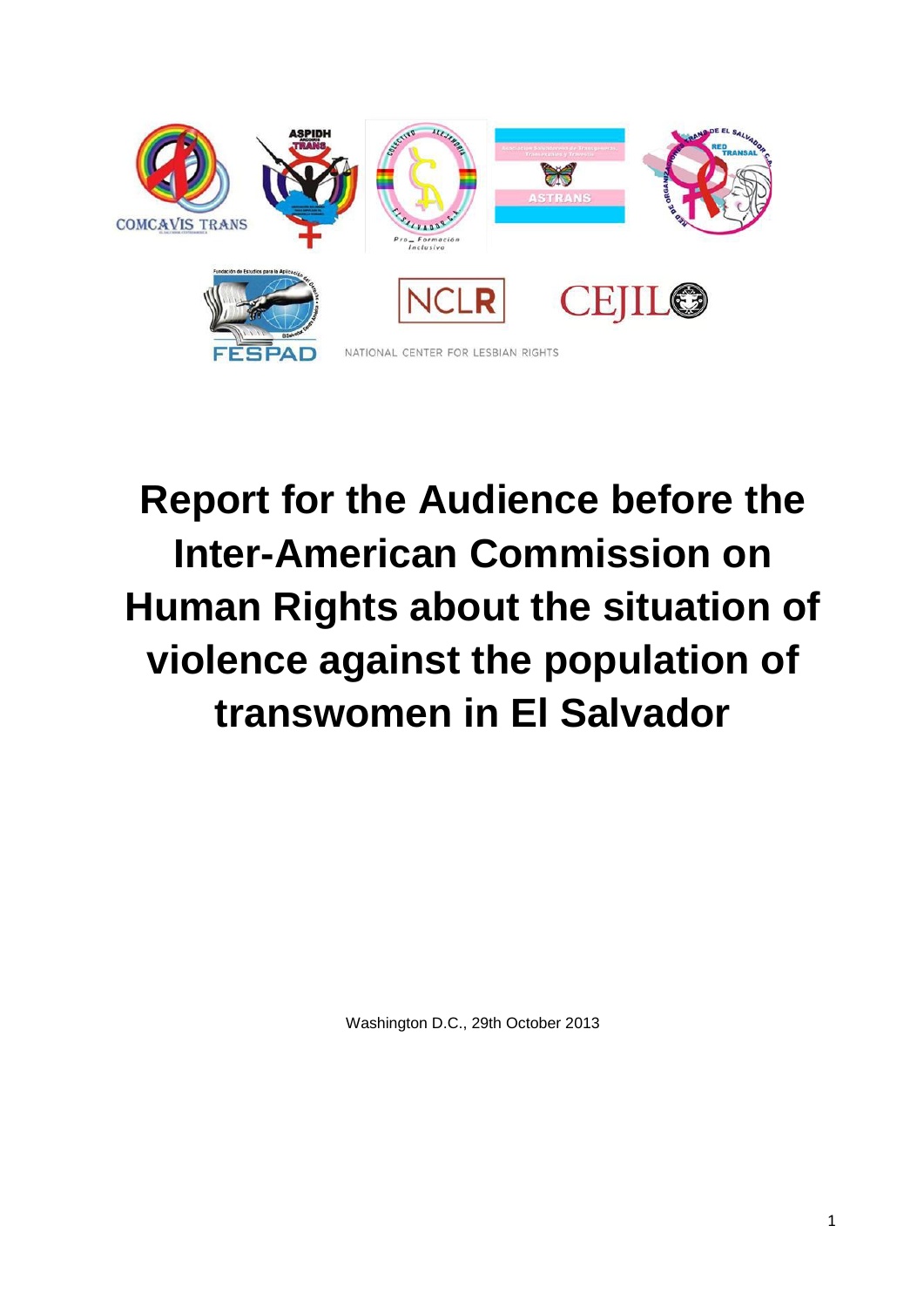# **Table of contents**

| L   |                                                                                                                                                                                                          |
|-----|----------------------------------------------------------------------------------------------------------------------------------------------------------------------------------------------------------|
| Ш.  | 1. The exclusion and discrimination of trans women in El Salvador5<br>b. Exclusion and discrimination in a work environment8<br>2. Negation of the right to a personal identity and the right to a name9 |
| Ш.  | Expressions of violence against the transgender population11<br>1. Attacks against their way of life and personal safety<br>3. Torture, punishment and cruel, inhumane or degrading treatment            |
| IV. |                                                                                                                                                                                                          |
| V.  |                                                                                                                                                                                                          |
| VI. |                                                                                                                                                                                                          |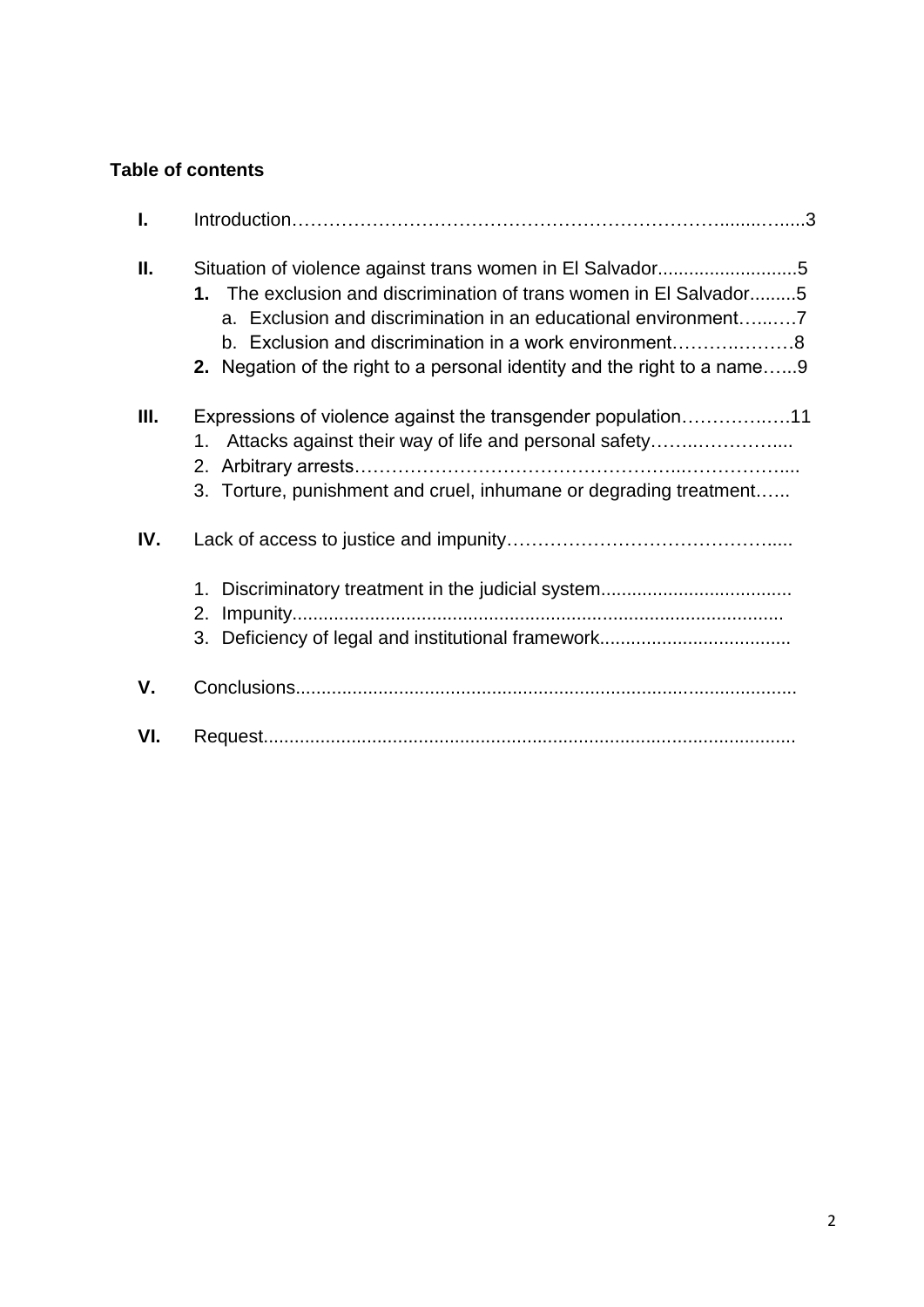## **I. Introduction**

In El Salvador the violations of human rights based on sexual orientation, identity and gender expression constitute a widespread and deep rooted pattern that subiects the LGBTI population to torture, ill-treatment, aggression, sexual assault, hate crimes (murders); the denial of access to employment and education, a limited access to justice, infringement of privacy, arbitrary arrests and exclusion from the enjoyment of other rights.

These patterns of violence are amplified by the situation of widespread violence that currently characterises El Salvador which includes problems with gangs, drug trafficking, human trafficking and other serious issues associated with security.

In the setting of a thematic hearing before the Illustrious Inter-American Commission on Human Rights (henceforth the CIDH or the Illustrious Commission), the petitioning organisation (COMCAVIS TRANS) and partner organisations will address the situation of violence that transwomen face based upon current information and our experience in the promotion and defence of the rights of the LGBTI population.

The point of departure for the audiences request before the Illustrious Commission has been the murder of our colleague and friend Tania Vásquez. Defender and activist of the rights of the LGBTI population in El Salvador, member of the board of directors of COMCAVIS TRANS and coordinator of the Vida Digna project; who on the  $4<sup>th</sup>$  May 2013 was victim of a hate crime motivated by transphobia which forms part of the long list of murders perpetrated against transwomen that have been left in complicit silence and impunity by the State and it's institutions.

Although we won't refer specifically to the case of Tania Vásquez, we will seek to show evidence for the situation of violence that exists as a consequence of the transphobia and impunity in cases where the rights of transwomen in El Salvador have been violated.

In this report we will begin to outline the situation of exclusion, violence and discrimination that transwomen live with in El Salvador through information generated from the Procurator for the Protection of Human Rights (henceforth the PDDH) and the United Nations Development Programme (UNDP) raising some specific issues regarding access to education and exercise of the right to work.

We will therefore address the issue of the recognition of the right to a transsexual identity which has been denied to transwomen, which impacts the hate violence and all the other forms of transphobia they face.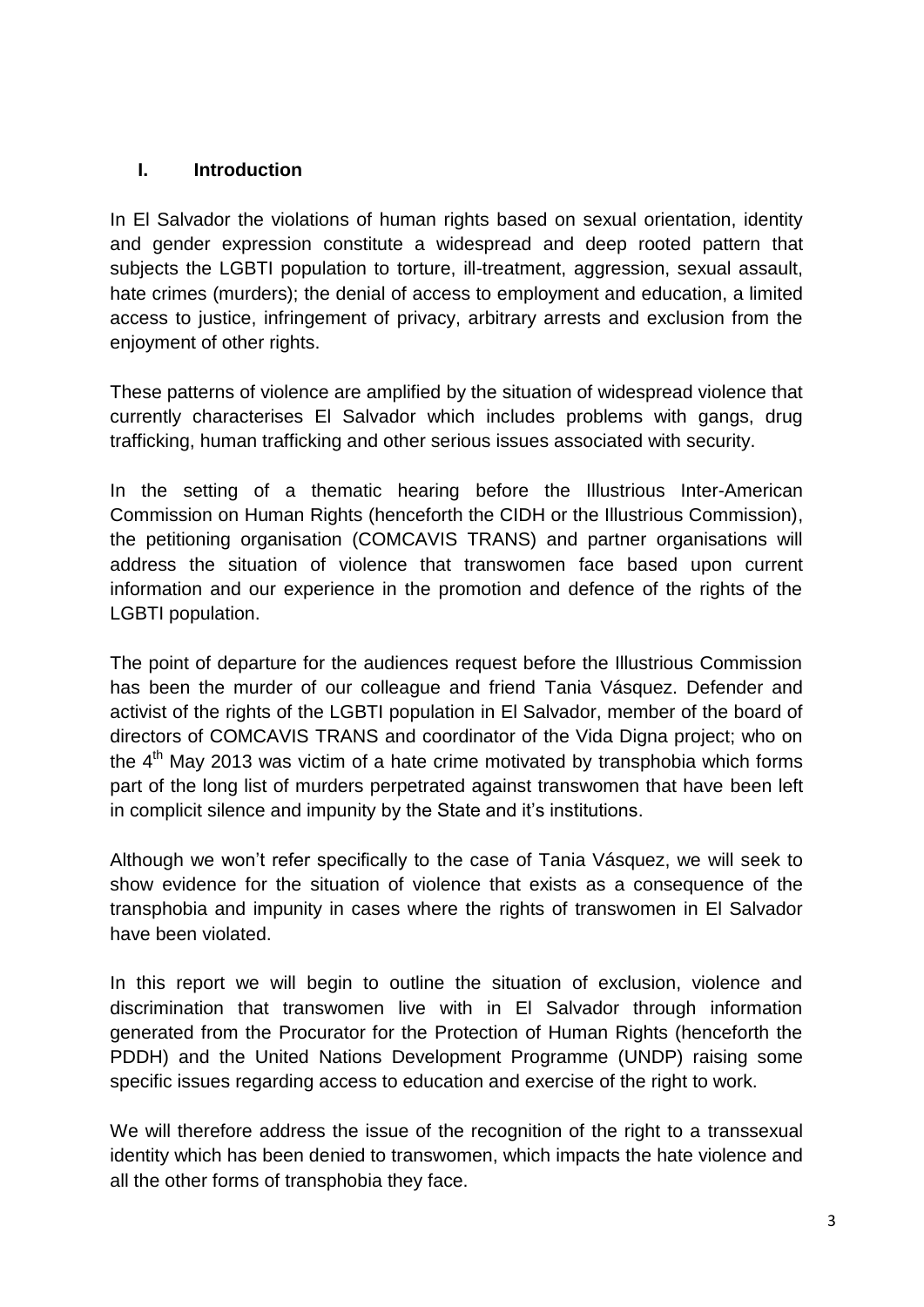Following this we will present data about the situation of violence that transwomen suffer – including the transwomen deprived of freedom – such as physical attacks, cruel and inhumane treatment, sexual violence and arbitrary arrests. Acts of physical, psychological and emotional violence will be detailed all of which is largely determined by the widespread transphobia and discrimination that exists against transwomen.

Finally, we will display evidence about the situation of impunity in cases where the human rights and basic freedom of the transsexual population is violated and how the Salvadorian State has breached their obligation to investigate, sanction and compensate these violations of human rights in their jurisdiction.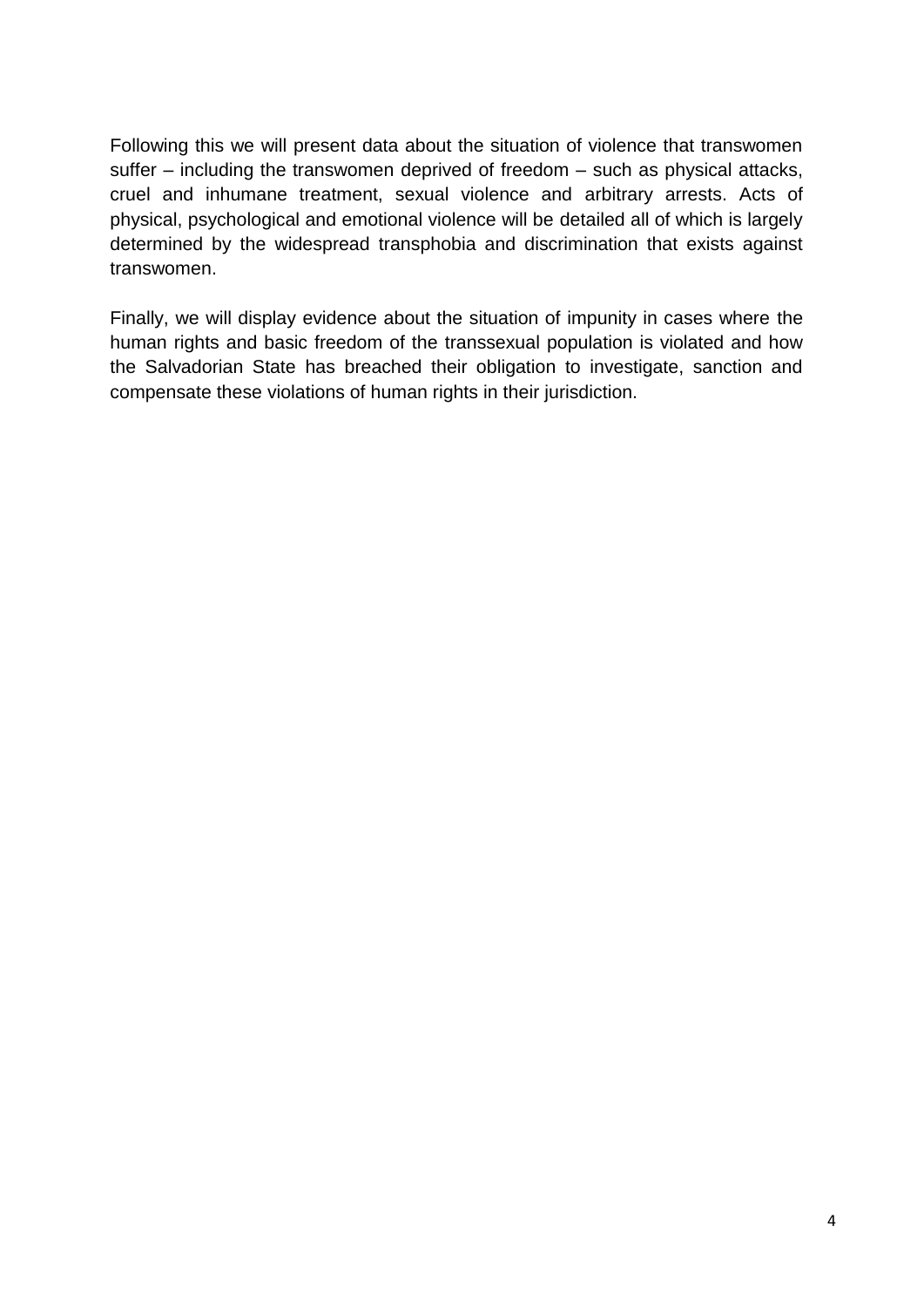# **II. Situation of violence against the transsexual population in El Salvador**

## **1. The exclusion and discrimination of transwomen in El Salvador**

One of the main causes that generate violence against transwomen is the situation of exclusion and marginalisation expressed in the lack of recognition of their identity and an unequal treatment regarding their rights.

The American Convention on Human Rights -ACHR<sup>1</sup>- established in their first article that State parties respect and guarantee the rights and freedoms recognised in the convention, the same article prohibits all forms of discrimination of religion, race, sex (...) or "any other social condition"<sup>2</sup> the same obligation is established in the second article of the Universal Declaration of Human Rights and the International Covenant on Civil and Political Rights.

In the interpretation of the first article of the American Convention on Human Rights, the Inter-American Court of Human Rights declared that the text includes the prohibition of discrimination of sexual orientation, "*any other social condition*" and gender identity in which category the LGTBI community are understood to be and protected within.<sup>3</sup> The second section of this first article declares that *person* is understood as "every human being" that all persons subject to the jurisdiction of the State should enjoy the rights and freedom that the Convention contains. In light of the aforementioned provisions it's necessary that State parties respect, protect and guarantee all of the rights contained within the ACHR in favour of members of the gay, lesbian, transsexual, bisexual and intersexual community that are subject to their jurisdiction with no discrimination whatsoever.

Social exclusion and lack of legal protection are serious problems in El Salvador. A study carried out in 2011 – on the general population<sup>4</sup>- measured the attitudes towards key populations in response to HIV – which includes transwomen- with the following results:

• Regarding the statement "Trans/Transvestite people have the right to have identity papers that identify them as women" 49.2% of people said they

 $\overline{\phantom{a}}$ 

 $^1$  El Salvador ratified the American Convention on Human Rights on the 20th June 1978.

<sup>&</sup>lt;sup>2</sup> Article 1.2 American Convention on Human Rights.

 $^3$  IHR Court. Atala Riffo Case and Girls Vs. Chile. Merits, Reparations and Costs. Sentence 24<sup>th</sup> February 2012. Series C No. 239, paragraphs 84, 85 and 91.

<sup>&</sup>lt;sup>4</sup> Program to strengthen the Central American response to HIV (PASCA). Stigma and discrimination in relation to HIV and AIDS in El Salvador, San Salvador, 2011.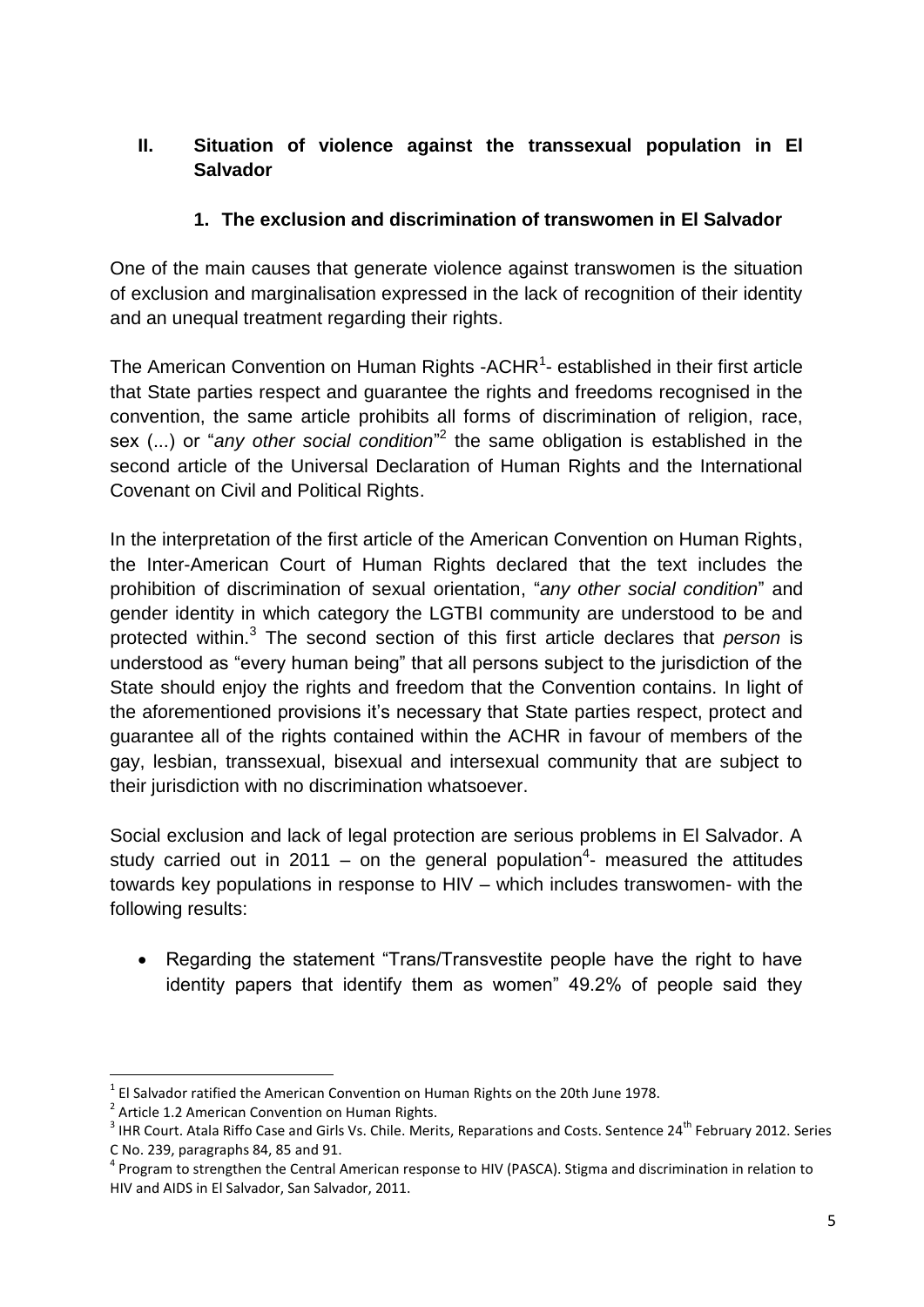strongly disagree and 23.2% disagreed, making a total of 72.4% of responses unfavourable.<sup>5</sup>

• In response to the question "people have the right to attack Trans/transvestite people for the way they are" 50.7% of people reported to strongly agree and 34.4% in agreement, making the total of unfavourable responses 85%<sup>6</sup>.

Furthermore, discrimination based on transsexual gender identity doesn't possess legal framework that adequately protects it. Although it is acknowledged that transsexual men and women are equal by law, it isn't embodied in the Constitution of the Republic, neither is it specifically mentioned in the rest of the national legislation.<sup>7</sup>

All of this presupposes an unfavourable impact upon the Trans population. The rule of law dictates that the actions of the State must be legitimised and predicted by the law – as the law is the only mechanism that attributes power to public administration-. Therefore, if laws or protection for transwomen don't exist this generates a high level of legal insecurity, exclusion and lack of protection on the State's part.

A report on the rights of transwomen, carried out in 2013 by the PDDH and UNDP<sup>8</sup>, revealed that State institutions have discriminated, harassed and abused transwomen because of their identity and gender expression. The institutions indicated most often were the security forces: National Civilian Police, Metropolitan Agents and the Armed Forces. The report also states that discrimination comes from other public institutions such as the Duicentros (Centres for the issuing of National Identity Cards, henceforth the DUI), the Ministry of Health and the Ministry of Education.

Transphobia and incitement to hate have also been encouraged by the media. In "the Hemerographic Study on the LGBTI Population of El Salvador" $9 -$  from 1<sup>st</sup> January 2004 to 31<sup>st</sup> May 2012- it was concluded that news published by "La Presa Gráfica"and "El Diario de Hoy"<sup>10</sup> reinforce discrimination (31%) and stereotypes

 5 Ibid. p. 40.

 $^6$  Ibid. p. 38.

 $^7$  Centre of International Studies. Association for the Communication and Teaching Transwomen with HIV and Aids in El Salvador (COMCAVIS Trans: Asociación Comunicando y Capacitando a Mujeres Trans con VIH y Sida en El Salvador ). Judicial Diagnostic on the Human Rights of the LGBTI Population in El Salvador. 1st Edition. Managua, Nicaragua, June 2012.

<sup>&</sup>lt;sup>8</sup> Procurator for the Defence of Human Rights and United Nations Development Programme (UNDP). Report on the situation of Human Rights of the LGBTI Population in El Salvador, San Salvador, 2013.

<sup>&</sup>lt;sup>9</sup> Centre of International Studies and COMCAVIS TRANS. Hemerographic Study on the LGBTI Population of El Salvador¡, First Edition. San Salvador, 2012.

<sup>&</sup>lt;sup>10</sup> Mainstream Salvadorian newspapers.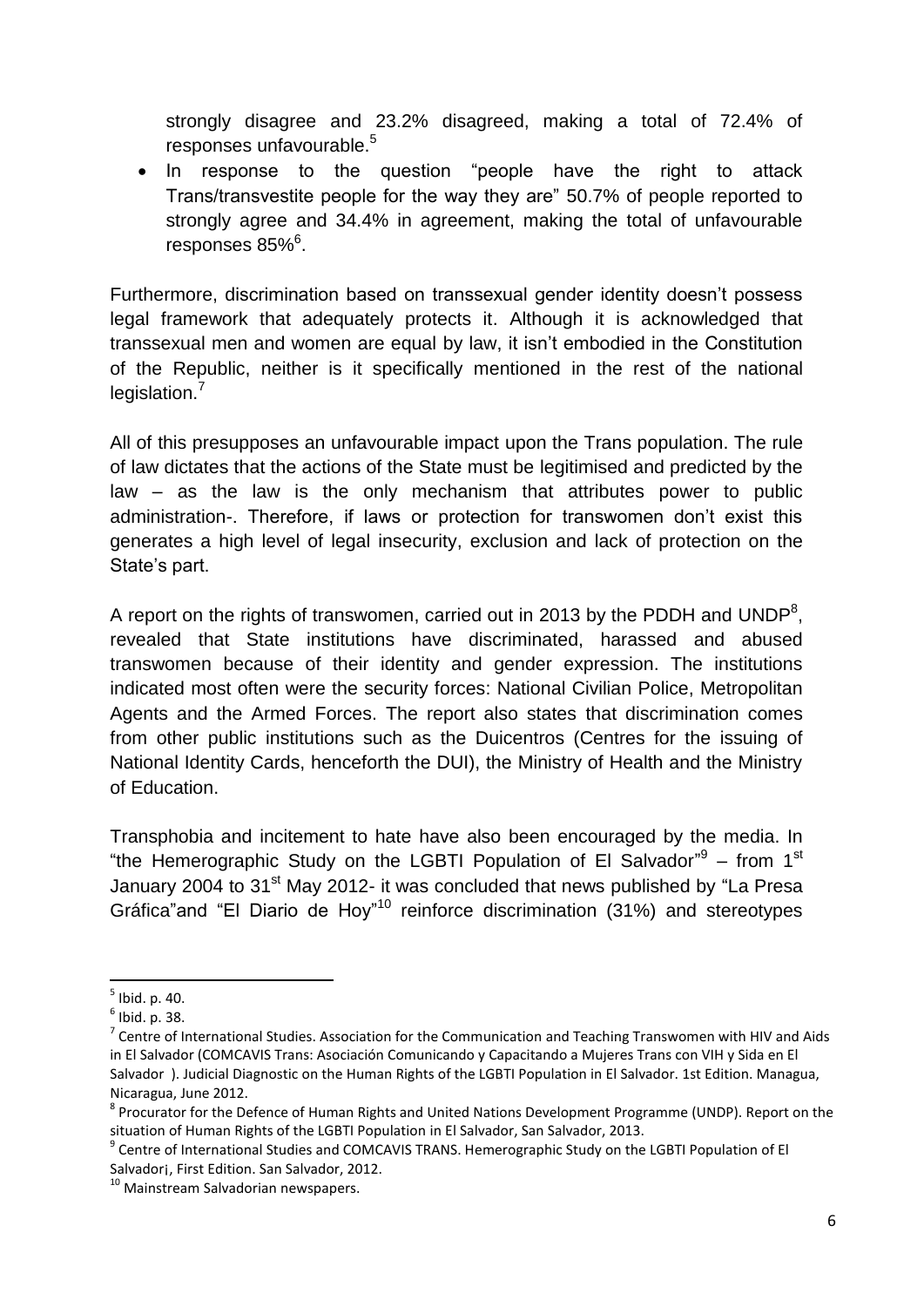$(15%)$ .<sup>11</sup> Reportage on hate crimes occupy a low percentage of findings, which warns of the invisibility of the problem. Also – upon revising meticulously the Hemerographic Study – it can be observed that the murder of transwomen have a "sensationalist" focus where it is suggested that these transwomen in fact provoke their own murders. These news stories often catalogue the murders of Trans women as a result of general violence and not as crimes derived from transphobia despite the unquestionable cruelty that they are committed with.

This, in conjunction with the absence of protection from the Salvadorian legal system, results in the violation of the right to equality. Without this discrimination from the authorities, transwomen would be in a position to be recognised in general society as well as in educational and working environments, among others.

## **a. Exclusion and discrimination in an educational environment**

Article 53 of the Constitution of the Republic of El Salvador states the right to education, and recognises that this right is inherent to all human beings. The General Education Act defines education as an ongoing personal, cultural and social training process, founded upon the principle of a person's dignity, rights and obligations. National education must instil respect for human rights, observance of obligations and combat all forms of intolerance and hatred. On this subject– the right to education – the PDDH and UNDP report states that:

Although a relatively high percentage of transwomen have Access to formal education, the proportion who complete secondary education (bachillerato) is 36%, and only 4% go on to further, technical or university, education. It should also be noted that 48% claim to have suffered discrimination. exclusion, violence, bullying and harassment from teachers or other school staff as a result of their identity and gender expression (in both the public and private sectors). All of this indicates that the conditions allowing transwomen to be educated are in place. However, it seems that the gender transition process they are going through, with its major and minor aesthetic and physical changes, brings about bullying and exclusion for these women, which ultimately contributes to their decision to abandon education.<sup>12</sup>

Such transphobia and exclusion, experienced by transwomen in educational establishments comes from various sources, such as teachers, supervisors and students. In many cases, it takes the form of sexual harassment and attempted rape, as well as denial of their right to enrol to continue their studies.<sup>13</sup> Examples of discrimination are not only physical, and are known to include mockery, insults, humiliation, assault and unjustified punishment. Furthermore, various forms of pressure are used to force transwomen to switch their means of education (from onsite to distance learning), in addition to many other forms of bullying.<sup>14</sup>

\_\_\_\_\_\_\_\_\_\_\_\_\_\_\_\_\_\_\_\_\_\_\_\_\_\_\_\_

<sup>12.</sup> Office of the Procurator for the Defence of Human Rights and United Nations Development Programme (UNDP) Op.Cit, p.21

 $\overline{\phantom{a}}$  $11$  Ibid. p. 23.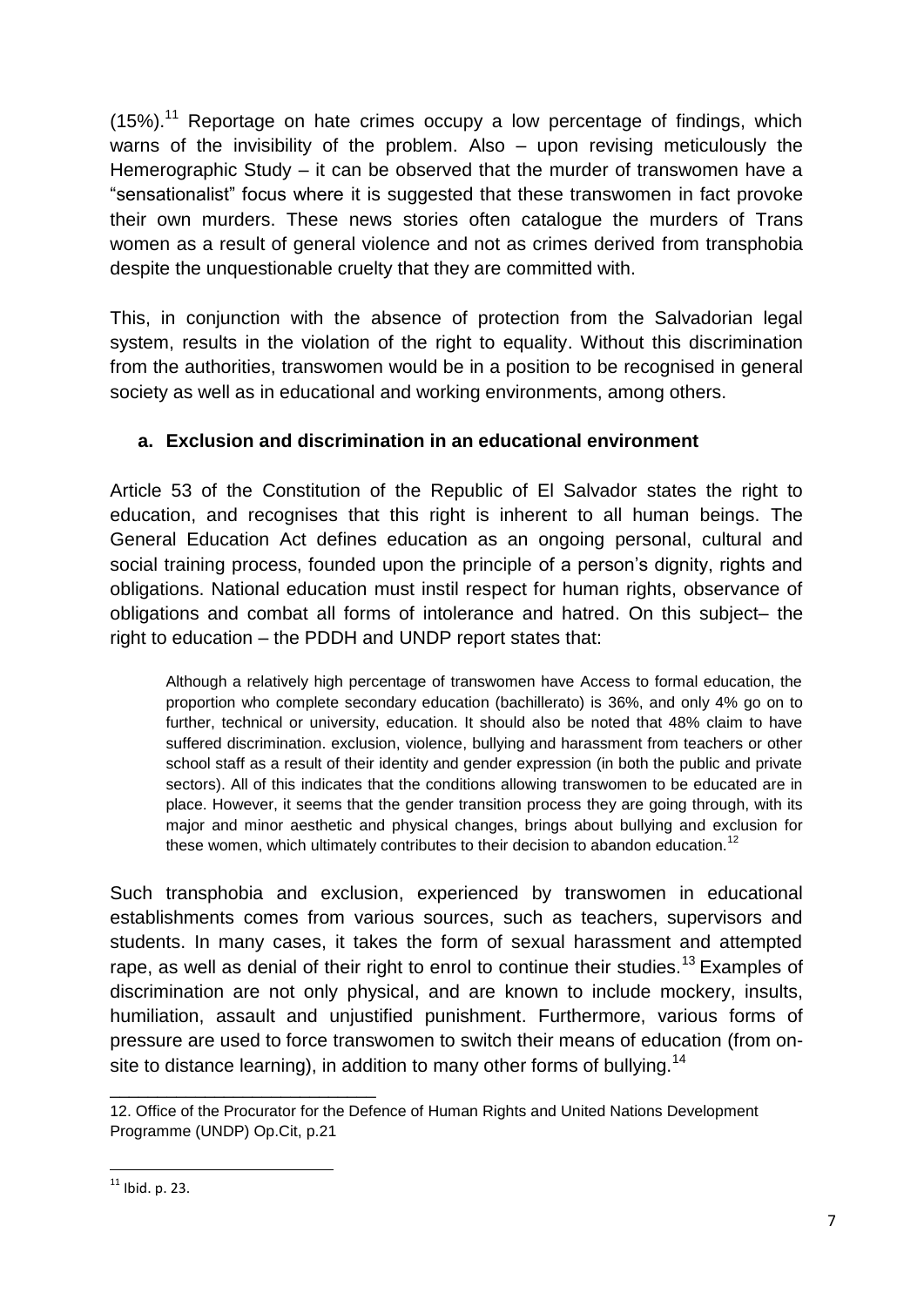13. Ibid, p.22

.

\_\_\_\_\_\_\_\_\_\_\_\_\_\_\_\_\_\_\_\_\_\_\_\_\_\_\_\_\_

14. "Such as not answering their academic questions; refusing them access to cultural and leisure activities; threatening them with expulsion if their parents do not correct their "abnormal conduct"; inciting other students to attack them; and stigmatising them as HIV carriers." Cfr.Ibid, p.22. See also: Centre of International Studies. COMCAVIS TRANS. Opinion poll on Human Rights of the LGBTI population of El Salvador, February 2013.

With regards education provided as an, "alternative to formal education", such as distance learning, PDHH concluded that in many cases, transwomen were required to change their gender expression in order to be granted academic accreditations such as records of attendance and certificates. This translates into abandonment of studies and disruption of academic careers.<sup>15</sup>

One transwoman states that "I was studying a distance learning programme at secondary school and when we finished the year they demanded that we cut our hair, let our moustaches grow and wear a suit and tie, or else they wouldn't give us our diploma...That's why we didn't graduate from the Bachillerato." "There's access to education, but there are many obstacles which stop us from going forward."<sup>16</sup>

The PDDH has also discovered that "there is also discrimination in higher education, preventing transwomen from accessing, following and completing university or technical studies."<sup>17</sup>

Given these factors, it is clear that the exclusion and discrimination which transwomen face in the educational environment prevents them from accessing their right to education without difficulty.

## **b. Exclusion and discrimination in a work environment**

According to data on occupations gathered by PDDH and PNUD, 85% of transwomen have carried out sex work in order to survive, and 45.2% have a monthly income of under \$180.<sup>18</sup> What's more, 18% state that they are unemployed. <sup>19</sup> The same report claims that the public and private institutions place obstacles in the way of transwomen in terms of finding and keeping a job, due to disapproval of their gender expression, which is noticeable to the trans community itself.<sup>20</sup>

The report cited mentions transwomen who have completed university degrees, but are unable to access their chosen profession due to obstacles in the workplace which prevent them from expressing their gender identity, despite having achieved

<sup>15.</sup> Office of the Procurator for the Defence of Human Rights and United Nations Development Programme (UNDP) Op.Cit, p.22 16. Ibidem, p.23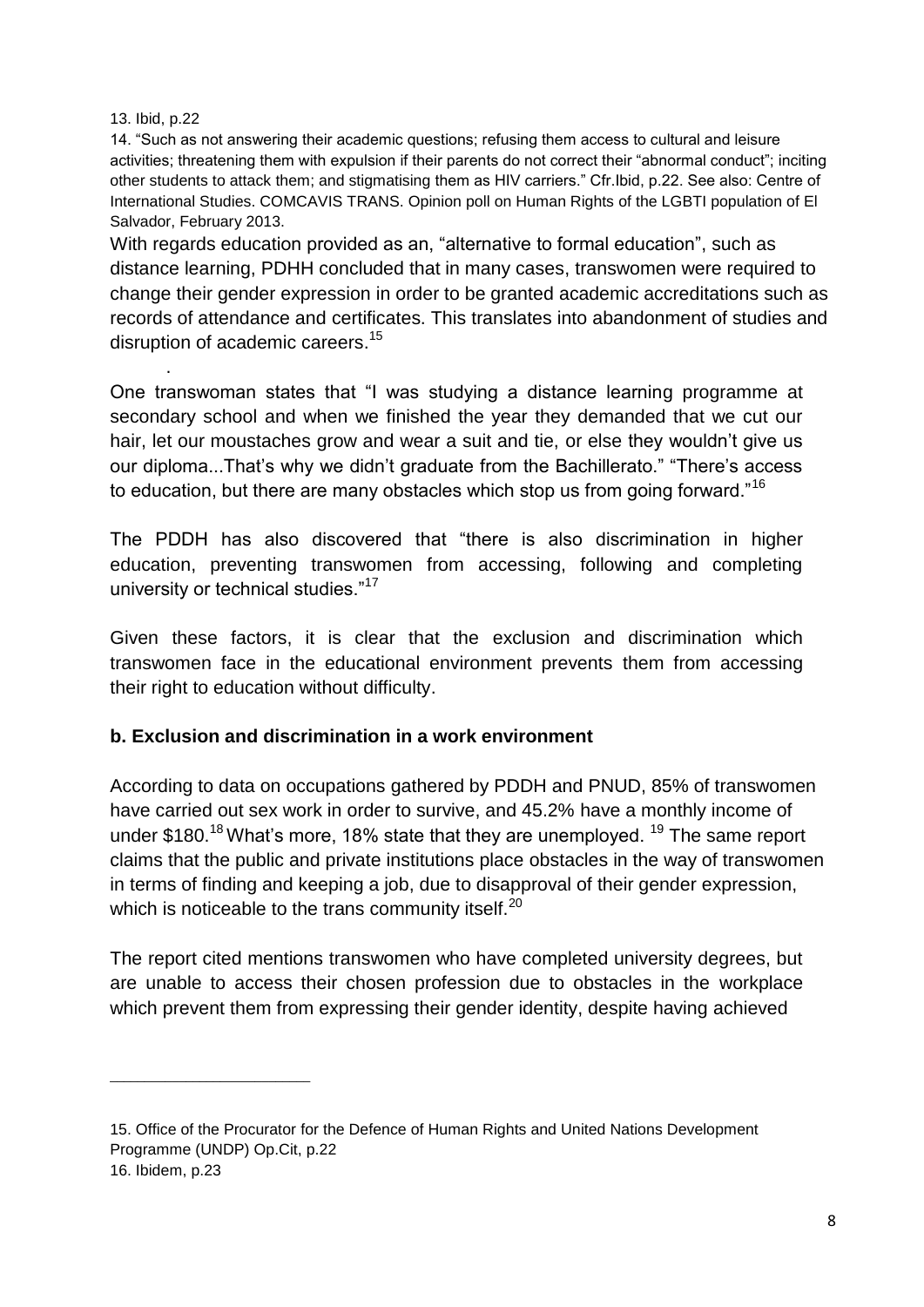17. Ibidem, p.43 18. Ibidem, p. 20 Citing: Ministry of Health, PASMO CDC. (Central American Survey on Sexual Behaviour and the Prevalence of HIV and STIs in vulnerable communities (ECVC). San Salvador, 2010. 19. Office of the Procurator for the Defence of Human Rights and United Nations Development Programme (UNDP) Op.Cit, p.20 20. Ibid high marks in workplace admission tests. <sup>21</sup>

Furthermore, there is evidence of abuse after they have been hired, including salaries lower than the minimum wage, longer working hours than are legally permitted, and being assigned difficult or unpleasant tasks, as well as being required to adopt a masculine gender identity.<sup>22</sup>

The PDDH and PNUD report states that:

Civil servants suggest that these unstable working conditions result, in part, from exclusion and lack of protection from the State. This is because trans gender identity is not legally recognised, and although the Labour Code states that all people have the right to dignified and productive work in equal and acceptable working conditions, and to protection against unemployment, there is no formal basis for inclusion, as trans people are not mentioned in the Code.  $23$ .

In conclusion, the lack of visibility, exclusion and discrimination experienced by transwomen goes beyond the educational setting and into the workplace. Even if they have received the academic training required to carry out a job, the lack of acceptance of their identity and transsexual gender expression, as well as the transphobia they face, have repercussions on their working conditions. Furthermore, the lack of protection mechanisms in the workplace increases impunity and the exacerbates the vulnerable situation in which they find themselves. Given the absence of legal protection, the lack of job opportunities, discriminatory practices and the corporate and institutional barriers in access to employment, the majority of transwomen resort to sex work. Whilst this provides them with a means of survival, it exacerbates their social exclusion and subjects them to unsafe and adverse conditions, presenting a high risk to their safety and even their lives. <sup>24</sup>

# **2. Negation of the right to a personal identity and the right to a name**

The PDDH and PNUD report states that "89% of women who define themselves as trans are identified by a feminine name, which demonstrates that for the majority of these women, there is consistency between the components of their identity." <sup>25</sup>

In terms of the right to identity, 42% of trans women have had problems when using their national ID card or another legal identification document, which has negative

\_\_\_\_\_\_\_\_\_\_\_\_\_\_\_\_\_\_\_\_\_\_\_

.

<sup>21.</sup> Ibid.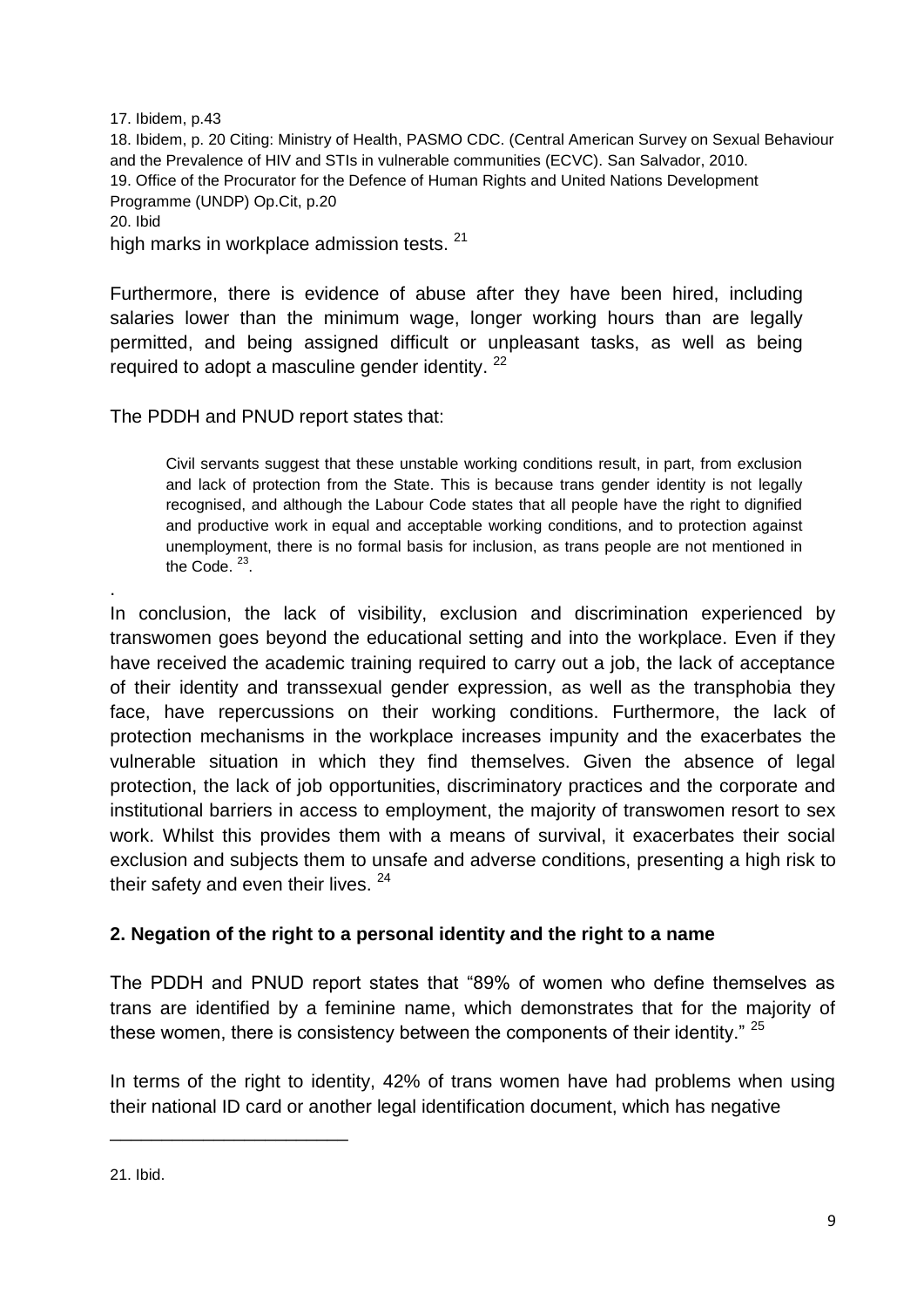22. Ibid.

23. Ibid

24. Ibidem, p.43.

25. "The remaining 10% identify themselves with masculine names, which is assumed to be the result of cultural factors which stereotype transwomen (as faggots, homosexuals, men dressed as women, etc.). As a result, due to lack of knowledge of their rights, these women adapt to these stereotypes. Paradoxically, they identify themselves as women, but respond to a masculine name". Ibidem, p.17 repercussions on day-to-day tasks such as applying for a loan, paying credit card bills, and using a passport, as well as others. <sup>26</sup>

Furthermore, almost 70% of transwomen experience difficulties when processing stateissued identification documents, and 44.8% have had problems when applying for a national ID card. It must be noted that 80% of transwomen state that they use their masculine name for legal purposes, and that they wish to change this. <sup>27</sup>

In terms of the current legislation, neither the National Register of Natural Persons (RNPN), nor the Law on the Name of Natural Persons has a mechanism for recognising transsexual identity. Although the Law on Names establishes, "the right to change the given name, wherever it may be misleading with regards sex," $28$  this has not been applied, and does not include the case of trans people.

Accordingly, the National Register of Natural Persons (RNPN) must apply the relevant legislation to regulate adjustments to the civil identity of transwomen,  $29$  as the procedure for changing their own sex and name in identification documents must be accessible to these individuals, allowing them to live as their chosen gender. It is illogical to deny someone the freedom to choose a feminine name, when, from a psychological, social, cultural and in many cases biological point of view, this person feels that they belong to said sex or gender. Such a refusal is an open infringement of her right to personal identity; a restriction which, ultimately, damages her development, as it prevents her from expressing her full potential within society "as a woman" and prevents her from achieving her life goals. $30<sup>30</sup>$ 

As such, the PDDH itself concludes that:

Although these rights are recognised and ratified in El Salvador, change of name- as a demonstration of the right to personal identity- is not possible for transwomen, principally as a result of moral and religious prejudice. Accordingly, given the undeniable and essential correlation which exists between human dignity and all fundamental rights, it is the responsibility of the Salvadorian State to accept a specific case within the right to identity and name, this being understood as an essential aspect of the free, full and complete development of the life goals of any person, which does not endanger the legal rights of any third party or of the public but, on the contrary, ensures the rights of the population.<sup>31</sup>

\_\_\_\_\_\_\_\_\_\_\_\_\_\_\_\_\_\_\_\_\_\_\_\_\_\_\_\_\_\_

<sup>26.</sup> Ibidem

<sup>27.</sup> Ibidem

<sup>28.</sup> Natural Persons Act. Article 23.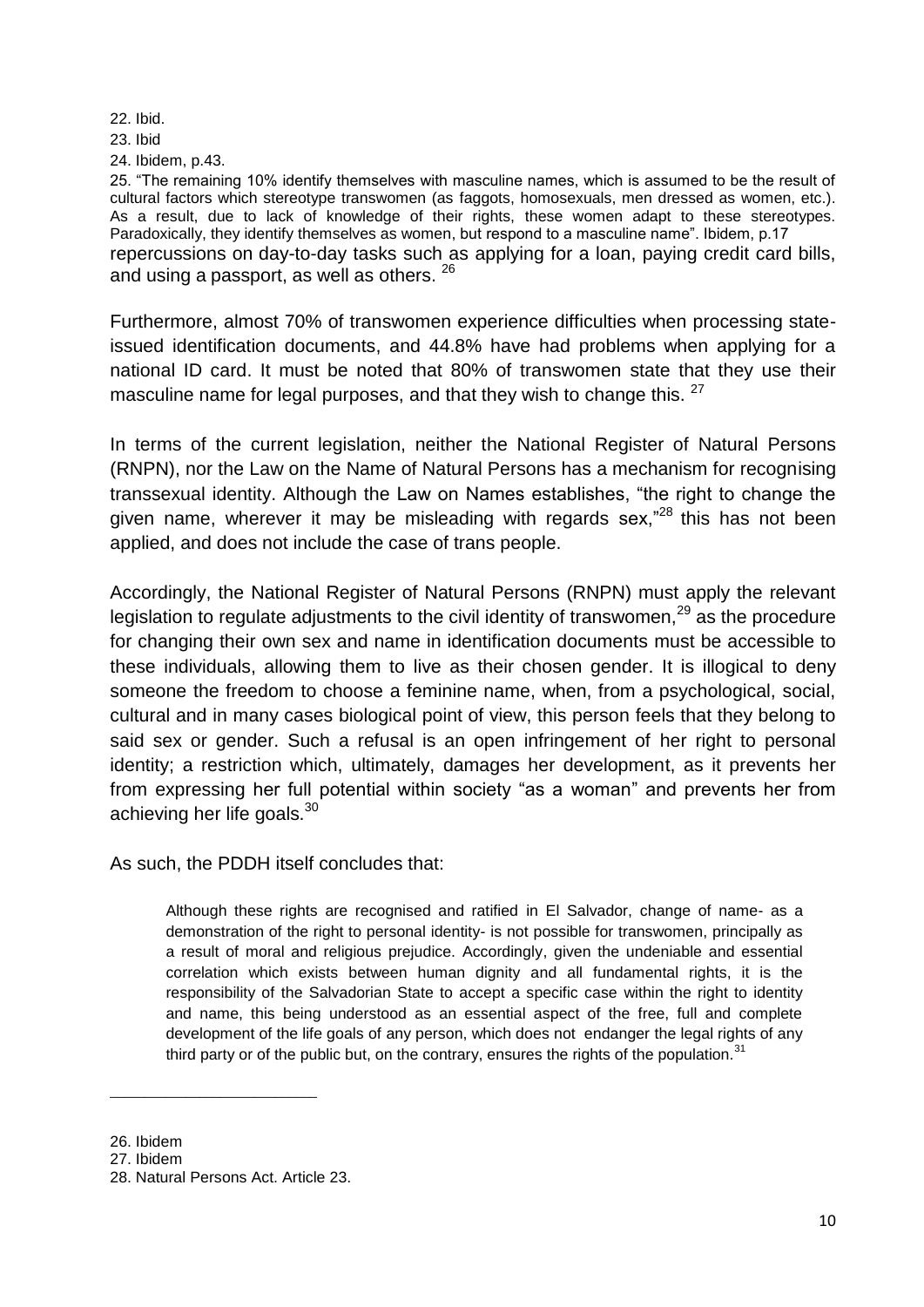29. 15. Office of the Procurator for the Defence of Human Rights and United Nations Development Programme (UNDP) Op.Cit, p.22 30. Thematic report by Thomaas Hammarberg, Council of Europe Commissioner for Human Rights. Human Rights and Gender Identity. Volume 1. Available at http://www.transrespecttransphobia.org/uploads/downloads/Publications/Hberg\_es.pdf , p. 12. 31. PDDH and PNUD. Op. Cit., p. 42.

## **III. Expressions of violence against the transgender population**

1. Attacks against their way of life and personal safety

On a global scale, El Salvador is ranked as the second most violent country in the world, with 69.2 violent deaths recorded per 100,000 inhabitants.<sup>32</sup> El Salvador is also one of the countries with the highest rate of female murders.<sup>33</sup> Domestic violence has been identified as the principal cause of death for Salvadorian women between the ages of fifteen and forty four.

Against this backdrop of violence and impunity, the LGBTI community is vulnerable to abuse and attacks against its way of life and integrity, most often against transwomen.

In the report produced by PDDH and PNUD, it is stated that 52.5% of transwomen have received threats of death or violence, mainly due to transphobia and extortion (or fees) imposed by gangs controlling sex work. $34$ 

This study also reveals that:

45.8% of transwomen have suffered attacks against their way of life or physical integrity, which have taken place within the community, on the street, in public places (such as markets, parks, bus stations), prisons, cells etc. These attacks have resulted in a wide range of different wounds, and the majority are carried out by strangers. Some individuals remanded in custody in cells belonging to delegations of the National Civil Police (PNC) state that they have been beaten or wounded for refusing to have sexual relations (with detainees, prisoners and guards). They also state that the weapons most commonly used in these attacks or attempted murders are bladed weapons (such as knives), firearms, blunt objects (such as stones and sticks), and other objects such as ropes and hands (used in hangings) and fists and feet (as in physical beatings), as well as the use of substances such as pepper spray.<sup>35</sup>

Some statements made by transwomen to the PDDH regarding violations to their safety and physical integrity.<sup>36</sup>

□ "Normal citizens are protected, but trans women are not."

\_\_\_\_\_\_\_\_\_\_\_\_\_\_\_\_\_\_\_\_\_\_\_\_\_\_\_\_\_\_

<sup>31.</sup> PDDH and PNUD. Op. Cit., p. 42.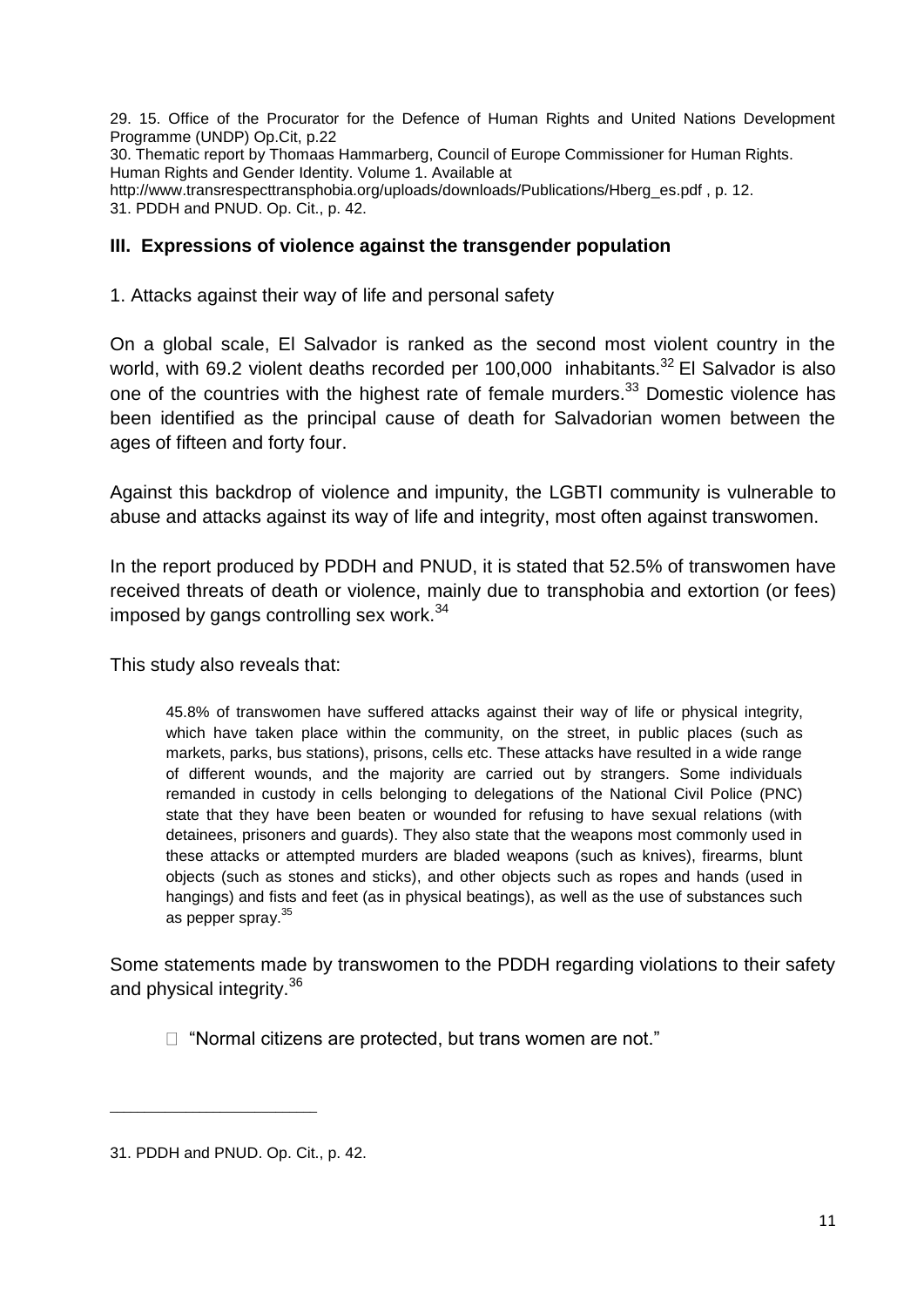32. United Nations Office for Drug Control and Crime Prevention. Murder statistics 2013. Available online at:<http://www.unodc.org/unodc/en/data-and-analysis/homicide.html>

33. Small Arms Survey. Report: "Femicide: a global problem, Geneva, Switzerland, 2012

34. Office of the Procurator for the Defence of Human Rights and United Nations Development Programme (UNDP) Op.Cit, p.31.

35: Ibid.

36. Ibidem, p. 32 and 33.

 $\Box$  "There's too much violence aimed at us, the same authorities who discriminate against us abuse us sexually."

 $\Box$  "When we file complaints, they look at us like we're crazy. The attackers go unpunished."

 $\Box$  "Many transwomen who have been murdered just for being transgender, because of society's hatred of us. Not long ago, some of my friends got taken away by clients and came back dead, tortured and raped, but the authorities do nothing. They say good, one less. Trans people are more vulnerable."

 $\Box$  "... we pay a regular weekly fee which is non-negotiable as they- the gangsters- say, "your life is not negotiable". We tell this to the authorities and they say we have no proof" "The police pass by and I say, "look, officer, there they are, collecting their fees, stop them, search them, they'll be tattooed, with money, with guns." They act as if they're going to follow them, but in the end they don't..."

 $\Box$  "It's awful where we live, even going to the supermarket is awful. There, they shout at us, they attack us, beat us up..." "They attack us again, they hurl insults".. "We're so badly discriminated against that we reach a point where we think we don't have any problems." "...the trauma they cause with so many verbal assaults makes you feel insecure...". "...we are the face of sexual diversity, because of our identity we have to receive more discrimination."

According to a diagnosis on the health of transwomen, carried out by the AIDSTAR-One project:

The vast majority of transwomen tell of at least one occasion in their lifetime at which they have been victims of extreme violence. The most frequent case is rape, both inside and outside of the family circle, which includes partners and ex partners. In some instances the sexual abuse took place at an early age, but it is more common from adolescence onwards, in situations where they found themselves unprotected, this being especially common during sex work, when changing location, or simply when walking alone in public places.  $37$ 

After sexual abuse, verbal abuse on the part of relatives, neighbours and acquaintances is the most common problem, followed by physical violence, including the use of bladed weapons and firearms. The following phrase illustrates these violent experiences, "A client took me away and attempted to kill me. I lost one of the fingers of my right hand that day." 38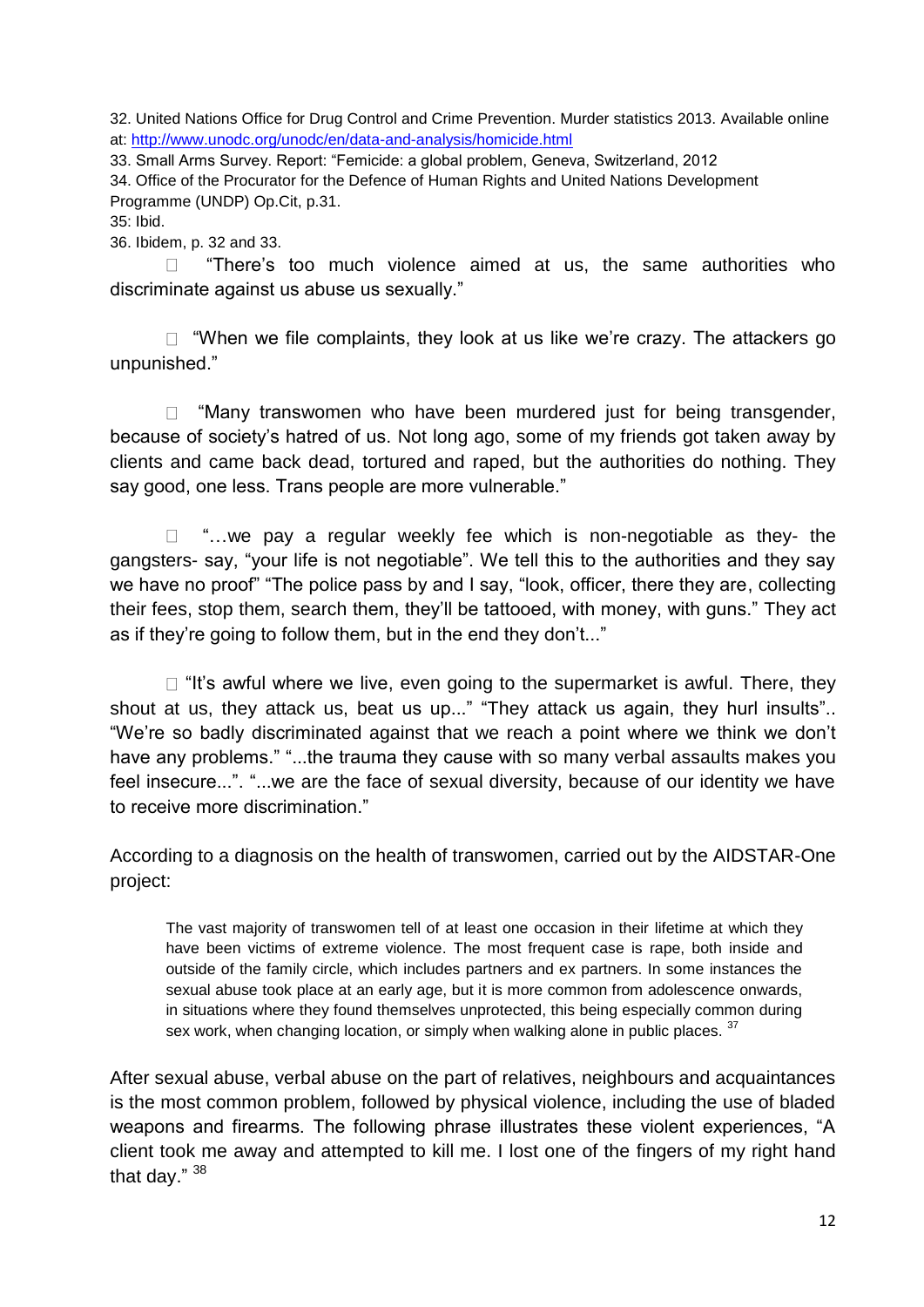\_\_\_\_\_\_\_\_\_\_\_\_\_\_\_\_\_\_\_\_\_\_\_\_\_\_\_\_\_\_

\_\_\_\_\_\_\_\_\_\_\_\_\_\_\_\_\_\_\_\_\_\_\_\_\_\_\_\_\_\_

The biggest increase in hate crimes was seen in the so called "Bloody June", during which the murder rate increased by over 400% compared to  $2003.<sup>39</sup>$  In June 2009, EI Salvador experienced an unprecedented wave of violence against the LGBTI community. On June 9<sup>th</sup>, Tania and Katerina, two transgendered women who were sex workers in San Salvador, were kidnapped. The following morning, Katarina's corpse was discovered face down in a muddy ditch; she had been beaten and strangled. Tania was still missing. When Tania's friends called her mobile phone, an unknown voice threatened, "she's going to die, it's what she deserves". Seven days later, her body was found. It was partially dismembered. She was an adolescent aged 17. Another example is Rianna, who, in February 2011, suffered a gang rape and was killed. However, there was no mention of her murder in the Salvadorian press, and no one was found guilty for her death  $40$ .

<sup>37.</sup> USAID/AIDSTAR-One. Diagnosis of healthcare needs and services available for transwomen in El Salvador. San Salvador, 2013, p. 33.

<sup>38.</sup> Ibidem, p.27.

Of these attacks against the integrity of the trans population, the situation is particularly grave in terms of murder, which often involves kidnap and torture. Despite the lack of a break-down of official murder statistics relating to this specific group, improvements in the identification, recording and organisation of data by LGBTI organisations have made is easier to visualise these murder statistics, as well as demonstrating the increase of such cases in the last ten years.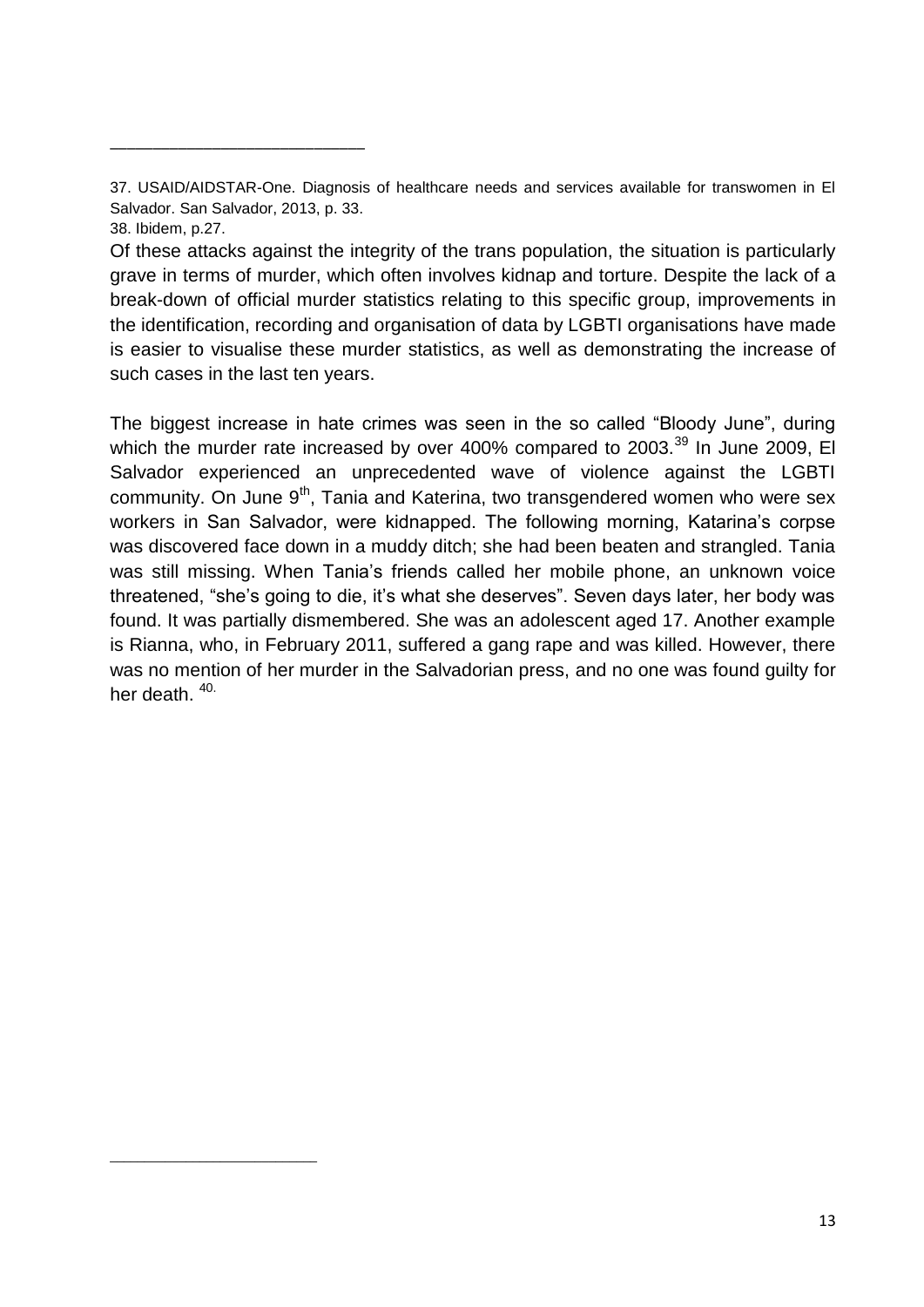39. The document, "Systemisation of Acts of violence against gay, lesbian, bisexual and trans communities in El Salvador, produced by the Alliance for LGBT Sexual Diversity, records the most significant incidents to have occurred in 2009.

40. Legal Clinic for International Human Rights of the University of California, Berkeley, Faculty of Law. Sexual Diversity in El Salvador. A report on the human rights situation of the LGBT population, July 2012, p.16.

. In 2008, Asociación Entre Amigos (Among Friends Association) reported the murders of eleven LGBT individuals, twenty three in 2009 and ten in 2010. In many cases the bodies of the victims showed signs of torture, including dismemberment, stab wounds, beatings and multiple gunshot wounds<sup>41</sup>.

In 2012 and 2013, 32 complaints of police abuse were filed with the PDDH, perpetrated particularly towards trans women. In the same year more than 14 murders were committed and during 2013 alone, up to 14<sup>th</sup> October, there were 8 deaths within the community of trans and gay women (including the death of Tania Vásquez).<sup>42</sup>

It can be assured that the violation of the right to life and personal security of trans women is rooted in an absence of protection frameworks, social transphobia and because criminal acts perpetrated against these women are not resolved by the judicial authorities. This generates a situation of impunity that encourages repetition of the violations. In the same way, incitement to hate and messages of transphobia without any form of legal repercussion leaves this population without any protection and therefore in a serious situation of vulnerability.

## **2. Arbitrary Detentions**

As is clear from the report published by PDDH and UNDP, arbitrary detentions of trans women in El Salvador are frequent, especially of those who engage in sex work. This occurs because those who are charged with enforcing the law link sex work with the transsexual identity<sup>44</sup>.

These detentions, as the trans women explain, are based on unclear allegations and charges. Furthermore, some statements from trans women who were detained or arrested indicated that, at the moment of their arrest, they were not informed of the reason for their detainment nor the nature of the charges against them. The following are some examples of such statements<sup>45</sup>:

- *"…they took me to the municipal police just because they saw me standing on a corner and I wasn't even prostituting myself. They hit me, handcuffed me and put me in with the 'marosos' (gang members). Afterwards we made a complaint and they did nothing."*
- *"…they put you in the police car with heels and handcuffs. When we arrived at the police station they threw me down flat on the floor… and how was I arrested?...and he told me to get up and kicked me…"*

#### **3. Torture and Cruel, Inhuman or Degrading Treatment or Punishment**

According to the report published by PDDH and UNDP, 'a third of trans women have experienced torture and cruel, humiliating, inhuman or degrading treatment on account of being a trans woman<sup>'46</sup>. Despite many trans women being unfamiliar with the concept of torture, "they say they are accustomed to the humiliation"<sup>47</sup>.

<sup>----</sup>

<sup>41</sup> Ibídem, p. 16.

<sup>42</sup> Sistematización de Asociación Solidaria para Impulsar el Desarrollo Humano (ASPIDH Arcoíris Trans)/RED LACTRANS. El Salvador, 2013.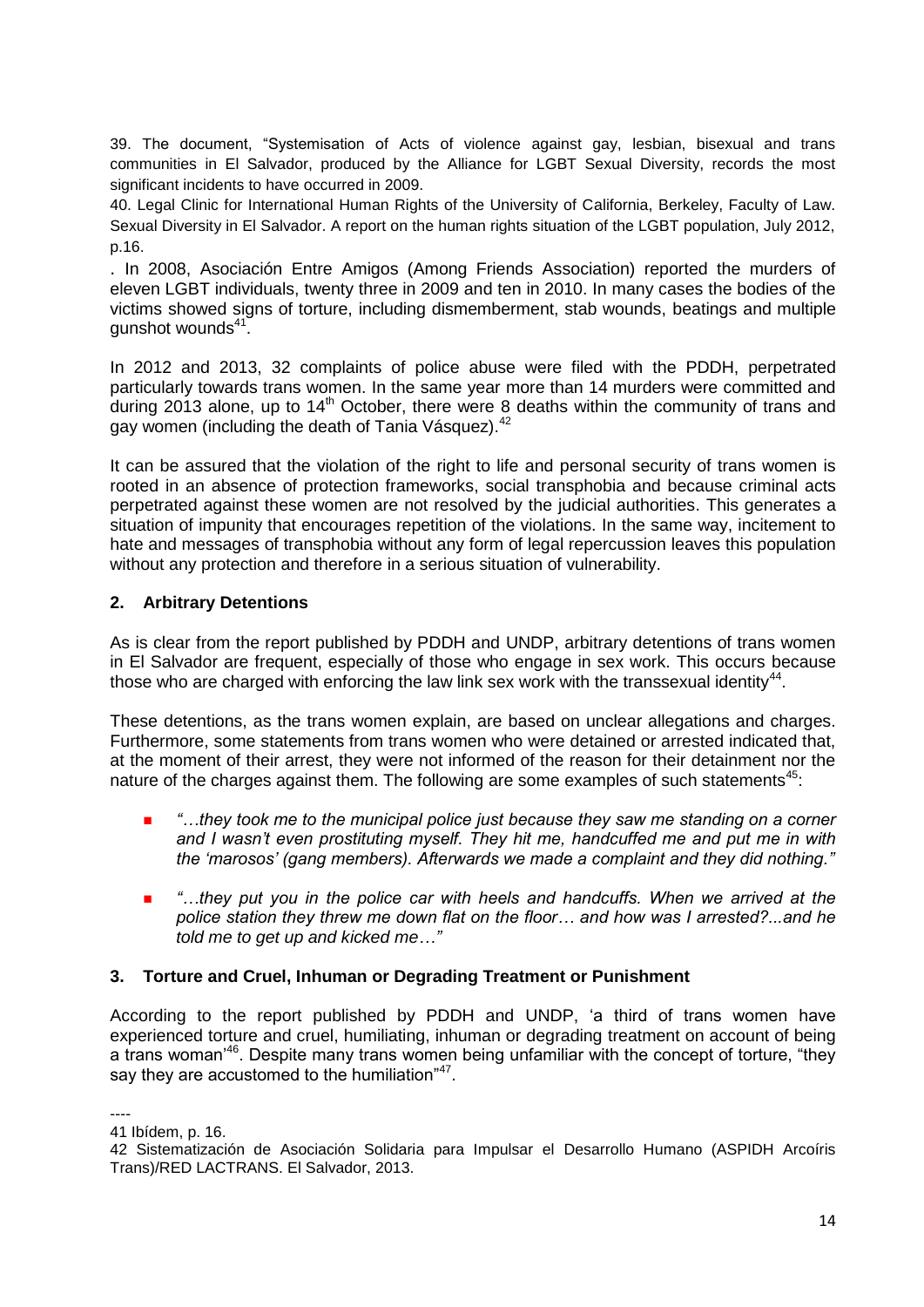43 Procuraduría para la Defensa de los Derechos Humanos and United Nations Development Program (UNDP). *Op. Cit.,* p. 44. 44 Id. 45 Ibídem, p. 53. 46 Ibídem, p. 36.

They consider being insulted as a 'normal' part of the routine since they expressed their sexual identity and do not see it as a violation of a right. Instead they consider that, in some way, this everyday life has given them a certain resilience (or strength). Furthermore, a third of trans women signalled that at least on one occasion, an officer of the state has incited others to mistreat or humiliate them<sup>48</sup>.

In the context of deprivation of liberty, it is known that trans women are subjected to sexual violence without the use of condoms. In some cases their aggressors are others who are also deprived of liberty acting with the consent of their guards. The acts to which they are subjected include rape, physical violence and ill-treatment on the part of the guards; such as death threats and serious physical and emotional abuse by other inmates<sup>49</sup>.

Although negotiations are underway to improve the situation of trans women in prisons, there are still many challenges to be overcome. A particular challenge is that of the heterogeneity of measures taken, as protection is not homogenised through general measures to favour trans women. "For example, it is indicated that no trans women prisoners exercise their right to conjugal visits like other prisoners. This is because they are considered men, both legally and biologically, and are therefore denied this right."<sup>50</sup>.

Furthermore, it is clear that the Prisons Act offers no legal protection, which, coupled with the abusive practices of the police force, results in a complete lack of protection for trans women. This in turn leads to greater marginalisation and exposure to vulnerability. A number of testimonies are shown below<sup>51</sup>.

- *"…. A female soldier hit her (a trans woman) and she started to cry, and the female soldier asked her why she is crying, she said that she was a man and asked her why she had marihuana and wore women's trousers".*
- *"They striped me naked, and as I didn't know my rights I could not defend myself. It was on a public street".*
- *"I didn't let them strip me and I was reluctant until they hit me, but not ..."*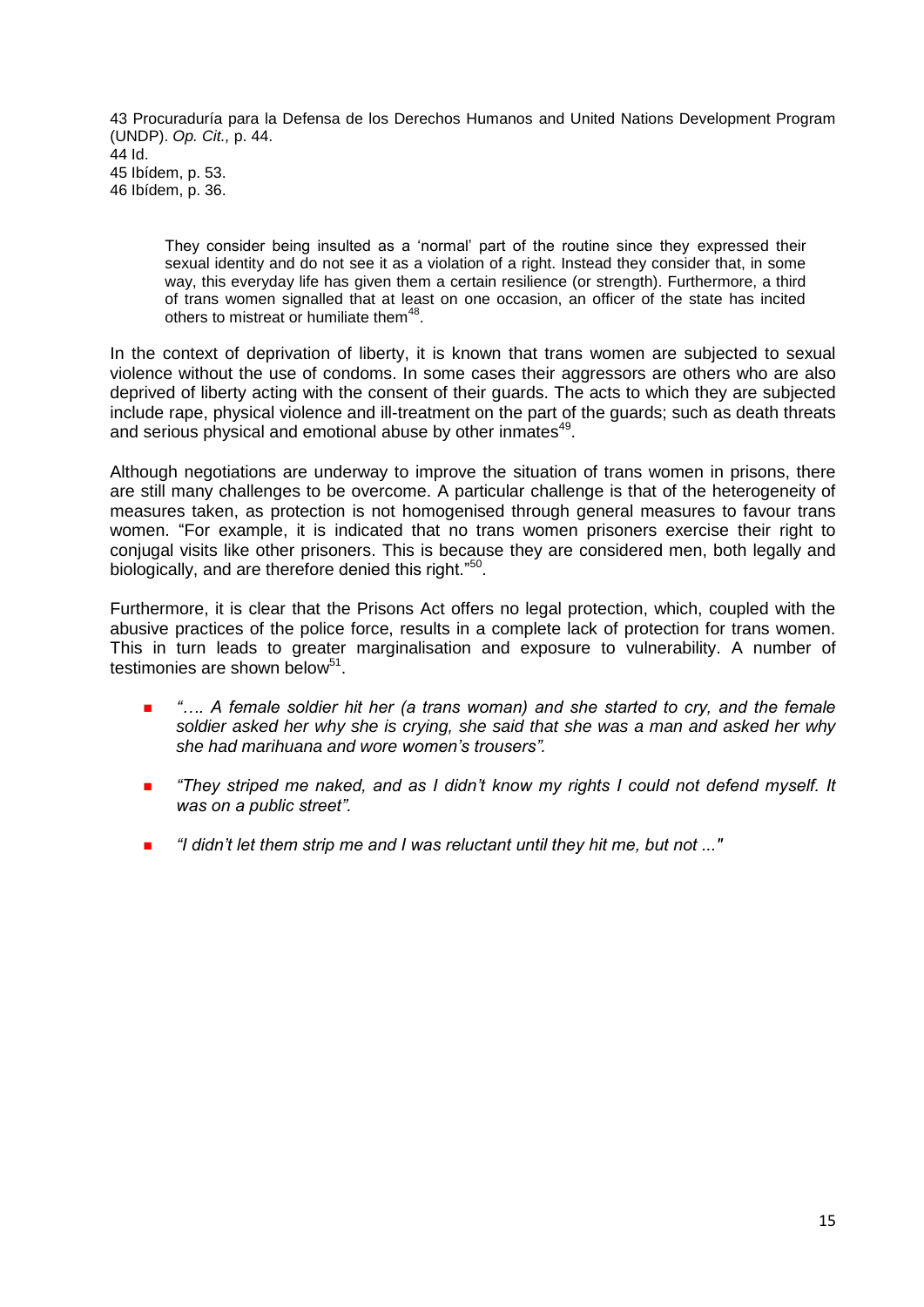---- 47 Id. 48 Id. 49 Id. 50 Id. 51 Ibídem, p. 38.

### **IV Impunity and Lack of Access to Justice**

The American Convention on Human Rights includes the duty to investigate along with access to justice as fundamental rights that the state must guarantee and respect.

As a part of the duty to guarantee the fundamental rights contained within the American Convention on Human Rights, the Honourable Inter-American Court of Human Rights established the criterion in the Velásquez Rodríguez vs Honduras ruling in which it established:

This obligation implies the duty of the member states to organise all governmental apparatus and, in general, all structures through which public power is exercised, in such a way as to enable them to lawfully ensure the free and full exercise of human rights. As a consequence of this obligation, the states must prevent, investigate and sanction all violations of the rights recognised by the Convention and procure, in addition, the reestablishment, if possible, of the violated right and, where appropriate, the redress of damages produced by the violation of human rights <sup>52</sup>.

Situations of serious violence and violations of the right to personal integrity and, on occasions, to life suffered by the trans community warrant activation of state apparatus to carry out investigations and assign criminal responsibility in the interest of guaranteeing the rights of these individuals. In this same way, the Salvadoran state is not only obligated to prevent violations of the rights of trans women, but also to redress these violations should they occur. However, trans women face various obstacles to accessing justice.

The nonexistence of protection mechanisms, such as monitoring of cases of violations to integrity or life of trans women, results in the immersion of cases in a state of total impunity, which in turn encourages repetition of similar incidents.

On the other hand, a situation of generalised impunity is exhibited with regard to the prosecution of cases of violence against the trans community. The Inter-American Court of Human Rights mentions:

This active protection of the right to life on the part on the state not only involves its legislators but also all state institutions and those who must safeguard security, either its police forces or its armed forces. In view of the above, the states must adopt the necessary measures, not only at the legislative, administrative and judicial levels, through the issuing of criminal laws and the establishment of a justice system to prevent, eliminate and punish the deprivation of life as a consequence of criminal acts, but also to prevent and protect individuals from the criminal acts of others and effectively investigate these situations<sup>53</sup>.

#### **1. Discriminatory Treatment within the Legal System**

The report by PDDH and UNDP indicates that many trans women confirm that they have received discriminatory treatment, motivated by their gender identity, during the stages of both civil and criminal legal proceedings. Also, that on many occasions their credibility as a party or as a witness is questioned on the basis of their gender identity.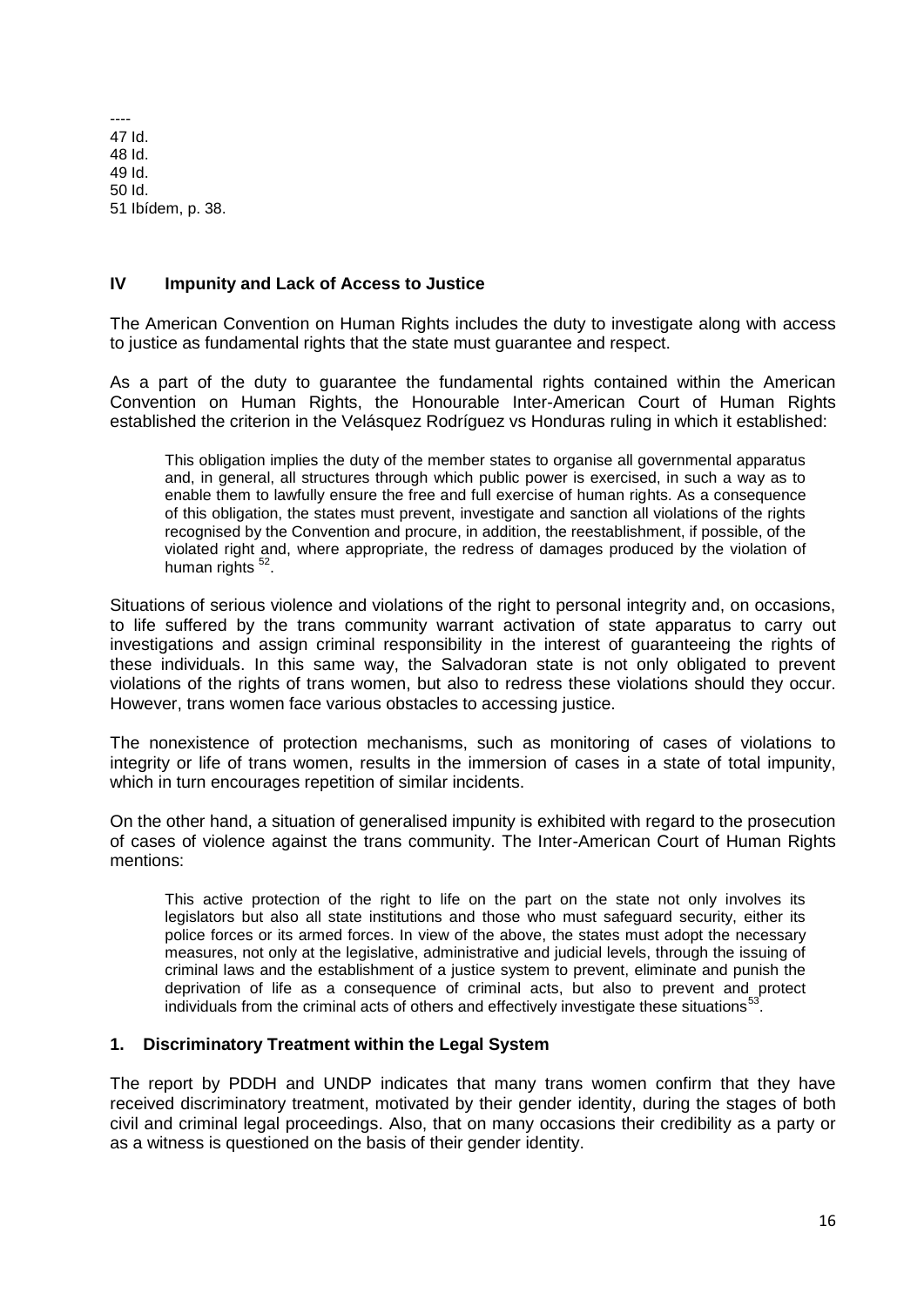----

52 Inter-American Court of Human Rights. *Velásquez Rodríguez V. Honduras*. Merits. Judgement of 29<sup>th</sup> July 1988. Ser. C No. 4, Para. 166.

53 Inter-American Court of Human Rights. *Vargas Areco V. Paraguay*. Merits, Reparations and Costs.Judgement of 26 September 2006. Ser. C No. 155, Para. 75.

The situation is complex since the Criminal Code does not establish prohibition of treatment motivated completely or partially by the transsexual gender identity. The situation is further aggravated by judges, prosecutors and the personal justice administrator who are unclear about the existing international laws.

Furthermore, there are many occasions of violations of due process and the rights which protect defendants.

The following is a declaration from a trans woman:

"… when we arrive at the prison cages they put us in with the men. One man said to me that at night they are going to do everything to us and that if we screamed they were going to kill us. They hit my friend Kimberly". "It's that they always put us in with the gang members".

The same report stated that:

21% of trans women (N=100) reported that, during their lifetime, they had been subjected to legal proceedings that led to some form of penalty and a quarter of these women indicated that the procedures required during arrest and prosecution were ineffective. The perception that trans women have about the civil and criminal proceedings is that, because of their gender identity, judges lose all credibility in them<sup>54</sup>.

The following are declarations from two women<sup>55</sup>:

- "When we ask for justice they don't give it to us, but when we are the perpetrators they immediately throw us in jail".
- "A female judge acknowledged a serious assault on a trans woman, but instead of sanctioning the perpetrator, she offered the opportunity to reconcile. When another trans woman was the perpetrator – for a similar assault – she didn't provide an opportunity for reconciliation".

Among the findings of this report, the implication that half of officials believe that the proceedings can be completely or partially affected by prejudice based on gender identity is also highlighted. The FGR explains "in principle we assume we do not prejudge the processes. We promote the prosecutors role on a non-discriminatory basis"<sup>56</sup>.

All these approaches are very difficult to investigate, verify and generalise, but it highlights a further problem: the absence of provisions that assure the prevention and protection of individuals against this form of discrimination, during both civil and criminal legal proceedings<sup>57</sup>.

A clear example of how access to justice is obstructed for trans women, was the situation experienced by the COMCAVIS TRANS organisation as a result of the murder of Tania Vásquez. When the case was reported and an investigation requested, the judicial authorities directed the enquiry against the organisation, executing a search warrant on the headquarters of COMCAVIS Trans. In addition to searching the offices, they took the computers and hard disks, criminalising the work and indicating that the organisation operates as a centre for sex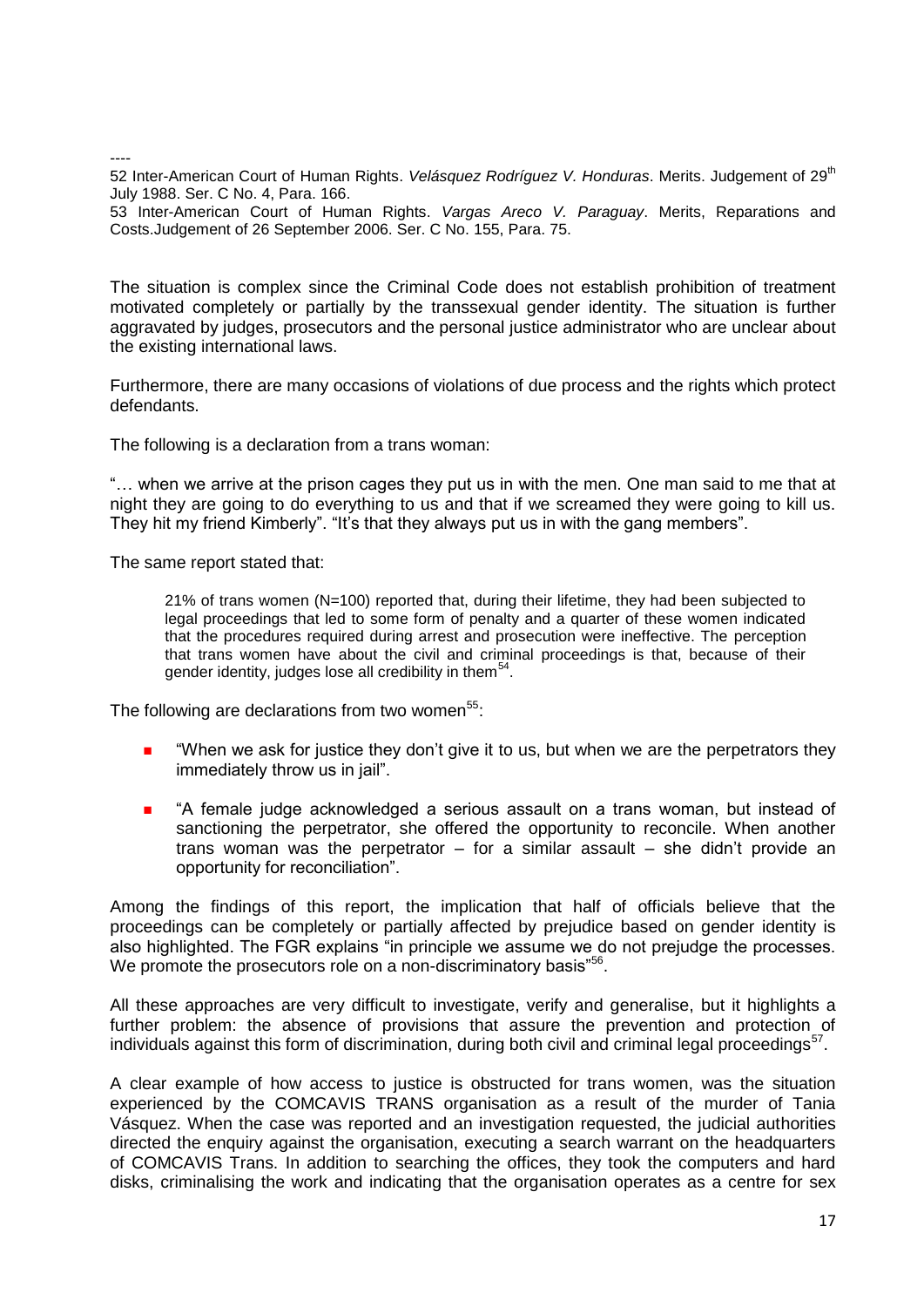work for women and transsexuals whilst ignoring the work carried out by COMCAVIS TRANS in the defence of human rights.

----

43 Procuraduría para la Defensa de los Derechos Humanos and United Nations Development Program (UNDP). *Op. Cit.,* p. 35.

55 Ibídem, pp. 36. Paragraph 1 and 2

56 Id.

57 Ibídem, p. 44.

As can be seen, instead of resolving the case, justice operators made COMCAVIS TRANS the target of the criminal investigation. This type of action has been condemned by the Illustrious Commission in its Second Report on the Situation of Human Rights Defenders in the Americas.

#### **2. Impunity**

The decision of victims not to report a crime is the first problem related to impunity. Thus the PDDH and UNDP report explains that, of the trans women who indicated that they had been the victims of discrimination, violence and harassment, only 10.1% filed a complaint and of these, only a third indicated that the incidents were investigated. Finally only 4.5% of cases were sanctioned at the conclusion of the process<sup>58</sup>.

According to the same report, only 23.9% of trans women that suffered an assault filed a complaint, since they say they have no interest in doing so. The reasons behind this decision are firstly because of fear of reprisals from their aggressors and secondly because of the limited credibility that they possess in the legal system, since they assure that a complaint is ignored, discriminated against and the subject of ridicule. The institutions where complaints about assault are mainly filed are the PDDH, the Attorney General of the Republic (FGR), the PNC and the Directorate of Prisons (when the incidents occur in these precincts). Of the group of trans women who filed a complaint, only a third said that these incidents were investigated and only one of these indicated that the aggressor was sanctioned<sup>59</sup>.

Additionally, 87% of trans women indicated that they knew of at least one case of a trans women who had been murdered and that, as far as they know, no case had been solved $^{60}$ .

In regards to the perception or knowledge in respect to the reports made by trans women when they are victims of violent incidents, a third of officials (interviewed as part of the study), consider that the relevant procedures established by law were not performed when dealing with these allegations<sup>61</sup>.

The FGR explains that the investigations are opened, but sometimes there are difficulties in the process with family members and witnesses that are afraid to cooperate. For this reason cases either do not arrive or are delayed arriving at the courts $^{62}$ .

#### **3. Insufficient Legal and Institutional Framework**

There have been some advances in terms of the regulation and institutional level in El Salvador in recent years. One of these advances was the drafting and approval (from 2010) of the Executive Decree No. 56 "*Provisions to avoid discrimination on the basis of gender identity and/or sexual orientation*" that aims to facilitate conditions of equality before the law and protect the LGBTI communities from discrimination in public institutions.

However, difficulties have been observed in the implementation of the Decree as it is limited to those institutions under the Executive Body and excludes all other state bodies and Institutions, and local governments (municipal mayor's office). Furthermore it does not possess regulations or clear procedures and nor does it pose sanctions in the case of non-compliance. They are still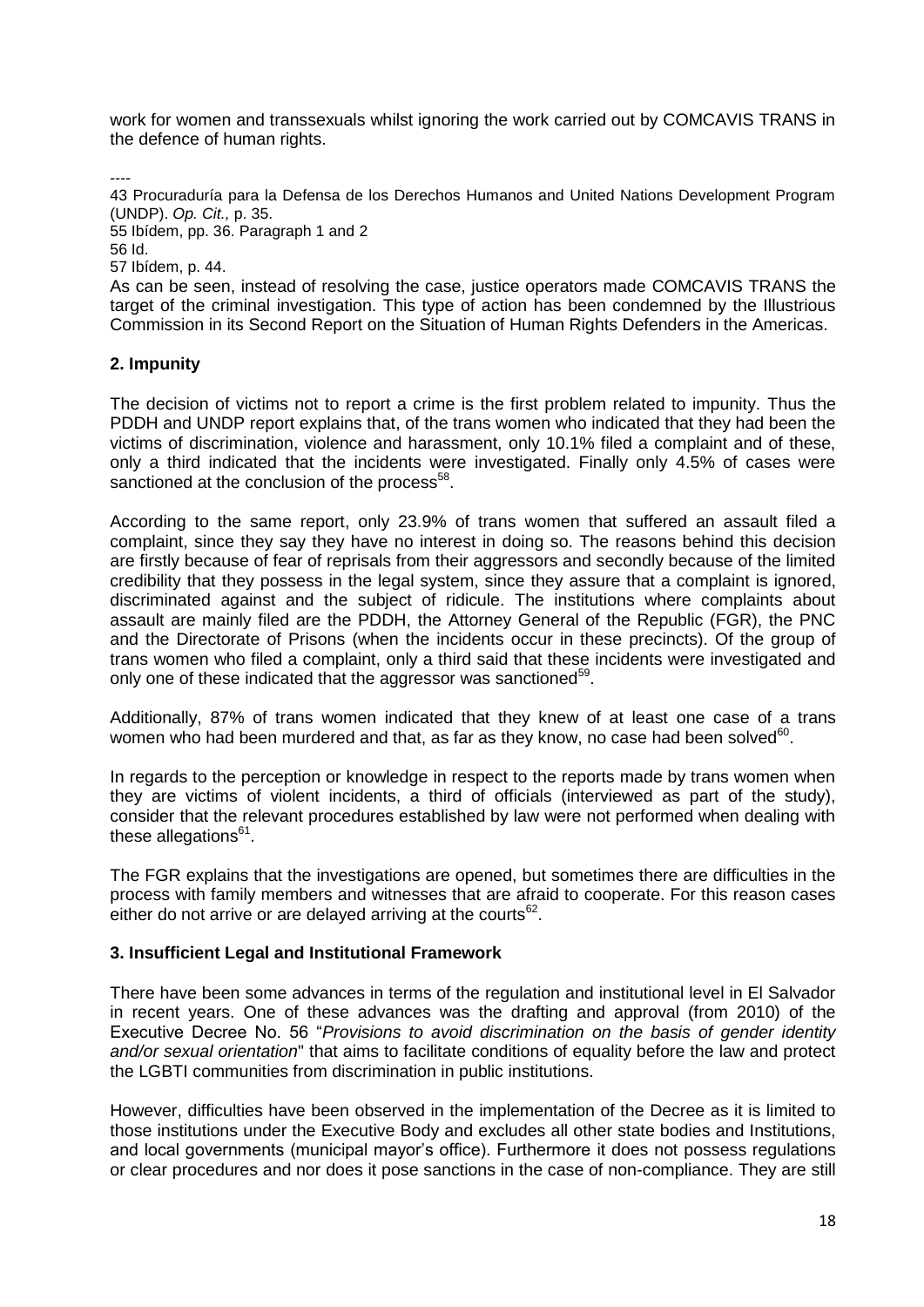to develop mechanisms for the full application of the rules of procedure (such as the correction of the policies, plans, programs and projects that constitute or can generate discrimination against LGBTI), and have not even obtained the mobilization of political support and resources necessary for its application.

---- 58 Ibídem, p. 28. 59 Ibídem, p. 31. 60 Ibídem, p. 32. 61 Ibídem, p. 33. 62 Id.

In 2010, on the other hand, the Directorate for Sexual Diversity within the Secretariat of Social Inclusion was created, which is accountable to the President of the Republic and directed by the First Lady. The purpose of this body is to generate conditions that allow the social inclusion and protection of LGBTI individuals, the development of skills, citizen participation and the elimination of discrimination from a human rights perspective. Similarly, in 2012, the Permanent Bureau on Human Rights of the LGBTI community was formed, consisting of the PDDH, nongovernment organisations and independent activists from the LGBTI community. The purpose of this body is to carry out political advocacy actions in support of the LGBTI community, and, following its newly formulated strategic plan, the first actions are now in progress.

Moreover, the progressive interest of the Ministry of Health in the health situation of this community should be noted, with emphasis on the prevention and consideration of HIV and sexual health. This includes, among others, the creation of care protocols, staff training and the empowerment of specialised care services. In addition, the facilitation of the Ministry of Interior so that LGBTI organisations could obtain their legal status, which was denied for many years, and the opening of communication channels with the Prisons Directorate

However, these advances have been limited to the Executive Branch with a large section of the public institutions, particularly those responsible for security and justice, still to incorporate the care perspective to the trans population. This extends to the institutional level since capacity and conditions for combating violence against the trans community is lacking, starting with the limited awareness of the operators on the subject.

In this sense, the legal framework of protection for trans women is incomplete since the Salvadoran Criminal Code does not include the criminalisation of hate crimes against trans women and the LGBTI community not to mention if this variant of hate crime is wanted as an aggravating circumstance of the crime. This is despite emphasising human dignity, and the criminalisation and punishment of all types of crime in its principles.

Furthermore, it does not prohibit incitement to social hate based on gender identity promoted by conservative groups and political parties who, in the majority of cases, rally when issues such as same sex marriage appear in the press.

Conversely, no policies or measures exist for the National Civil Police, the Armed Forces of El Salvador and the Corps of Metropolitan Agents, which are designed to prevent violence and harassment motivated by gender identity and sexual orientation.

In September 2013, ASPIDH held a press conference to report and present the systemisation of 42 cases of deaths which have not been effectively and efficiently investigated by the authorities<sup>63</sup>, requiring the collaboration of the Attorney General of the Republic. However, neither the Attorney General of the Republic nor the National Civil Police, have specific units nor areas to treat hate crimes. This has repercussions on the lack of knowledge and awareness of the authorities and justice agents that must take the reports, such as attorneys and police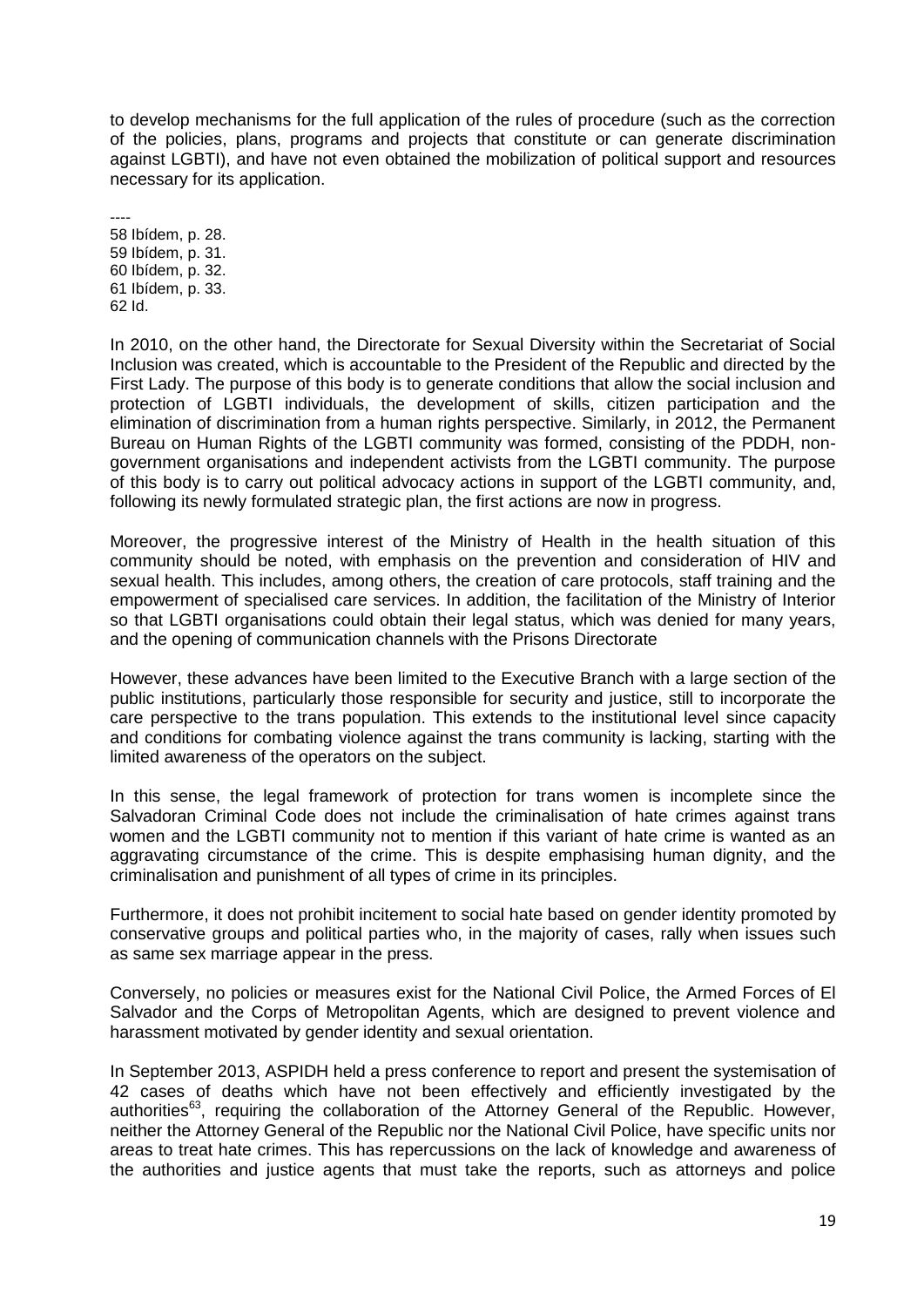officers that do not recognise the rights of the trans community. In other bodies, such as the Attorney General's Office, where individuals that require legal assistance can turn when they do not possess sufficient funds to cover the costs of private assistance, they receive similar treatment.

----

63 Asociación ASPIDH Arcoíris Trans. Report: "Monitoreo y números de casos de homicidios

One major problem occurs when institutions, which include citizen security among their mandates, are unaware of their duties and use security services to commit violations of people's rights. In this sense, through the actions of security officials, they have committed violations of physical and psychological integrity as well as of the right to life.

According to the report from the University of California, Berkeley, on the violence directed against the LGBT community, the most serious abuses on the part of the authorities are those directed towards transgender women:

...Those who are particularly vulnerable given their visibility and the high incidence of sex work. Advocates interviewed stated that a cycle of criminalization has developed whereby transgender identity and sex work are conflated. As a result, they explained that transgender individuals are targeted based on their sexual identity and perceived activities as sex workers. Abuses carried out against transgender individuals are then justified on this basis, and the associated stigma helps to ensure impunity for the perpetrators $64$ .

One transgender activist reflected: "It is not possible to generalise… This is what our police, our CAM agents do …they all generalise because one person uses drugs, we all use drugs, because one has HIV, we all have HIV... because one is a thief, we are all thieves".<sup>65</sup>

A further impediment to the effective administration of justice, as identified by activists, is lack of information. The representatives from the community groups report that often cases of violence against LGBT victims have been registered as 'crimes of passion' or 'attempted assault' rather than as hate crimes, even when the crimes in question clearly involve torture and brutality on the basis of animosity towards the LGBT identity of the victim. On the other hand, the lack of information and awareness of the rights and constitutional guarantees can lead to an absence of complaints which translates as impunity in such cases.

However, in cases when complaints have been presented, a tendency towards impunity exists through the nonexistence of special protection mechanisms for such cases and by the impunity that prevails over the rights violations of trans women.

Such is the case of a transgender activist who reported that she was detained by agents of the Corps of Metropolitan Agents, mistreated and locked in a chicken cage. The formal complaint that she lodged was not investigated and the officials involved were not sanctioned. In addition, the stories regarding the police response to complaints of crimes committed against LGBT individuals indicated that these crimes were not taken as seriously.

----

contra la comunidad Trans y Gay, San Salvador, 2013.

64 International Human Rights Law Clinic University of California, Berkeley, Faculty of Law. Sexual Diversity in El Salvador. A Report on the Human Rights Situation of the LGBT Community, July 2012, p. 18.

65 Ibídem, p. 18.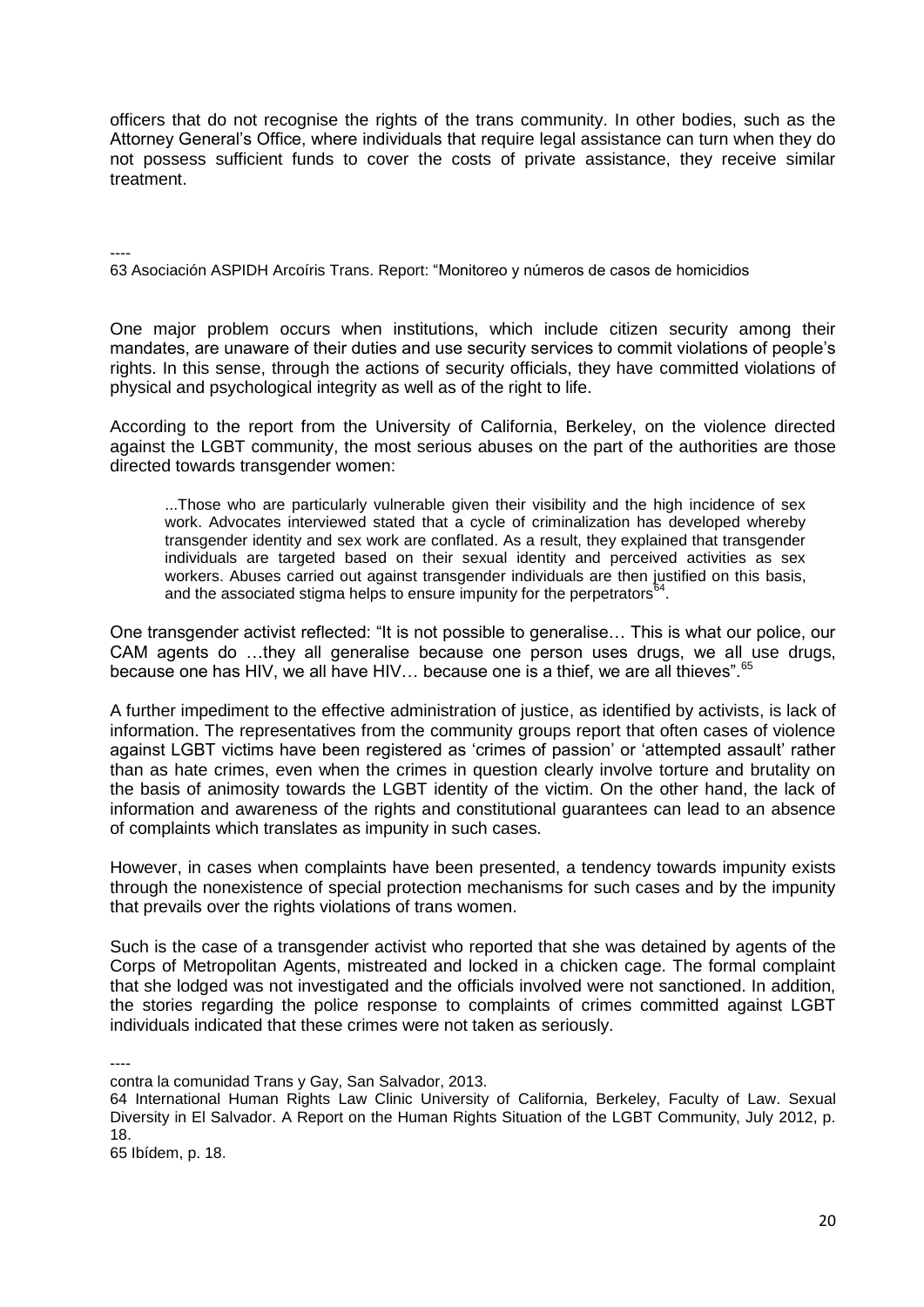Several transgender women reported that when making an emergency call, the National Civil Police hung up on them, which they attribute to giving a woman's name but speaking with a masculine voice.<sup>66</sup>

---- 66 Ibídem, p. 21.

#### **V. Conclusions**

The Salvadoran State has not adequately fulfilled the obligations established by the American Convention on Human Rights in terms of non-discrimination, and in its duty of protection and effective legal protection of the LGBTI community, in particular of trans women. It is denoted that it has not adapted its internal regulations to comply with international parameters to allow the effective recognition of the right to an identity, such as mechanisms for changing a name, which translates as a violation of the life project and of the obligation of the state to respect and guarantee that people can develop freely.

The situation of exclusion, transphobia and incitement to hate towards trans women leads to a generalised situation of violence that ranges from psychological violence to physical violence, placing the personal integrity and life of these individuals at risk.

Violence against the community of trans women constitutes a systematic pattern of human rights violations motivated by the denial of the transsexual identity and hatred towards persons with transgender expression. This violence, expressed in hate crimes, constitutes a threat to the security of trans women that does not have the guarantees necessary to freely express their sexual identity, gender expression and sexuality.

The absence of legal mechanisms and public policies that incorporate the perspective of transversal protection for trans women in an integrated and definitive manner continues to represent an obstacle to the exercise of rights contained within the international instruments such as the American Convention of Human Rights. This will therefore contribute to the violation of the rights of this community on the part of the Salvadoran State.

Likewise, the lack of a judicial system that protects, investigates, sanctions and redresses the damage caused to the victims brings with it a situation of impunity. This encourages the repetition of such incidents and leaves the community of trans women with no protection against their aggressors.

Similarly, the discriminatory treatment given to trans women, and which is linked prejudicially with sex work, translates into criminalisation and harassment on the part of the authorities.

#### **VI. Petition**

In view of the information expressed above, we put forward to the Illustrious Inter-American Commission for Human Rights, the requirements in relation to the international obligations of the state of El Salvador.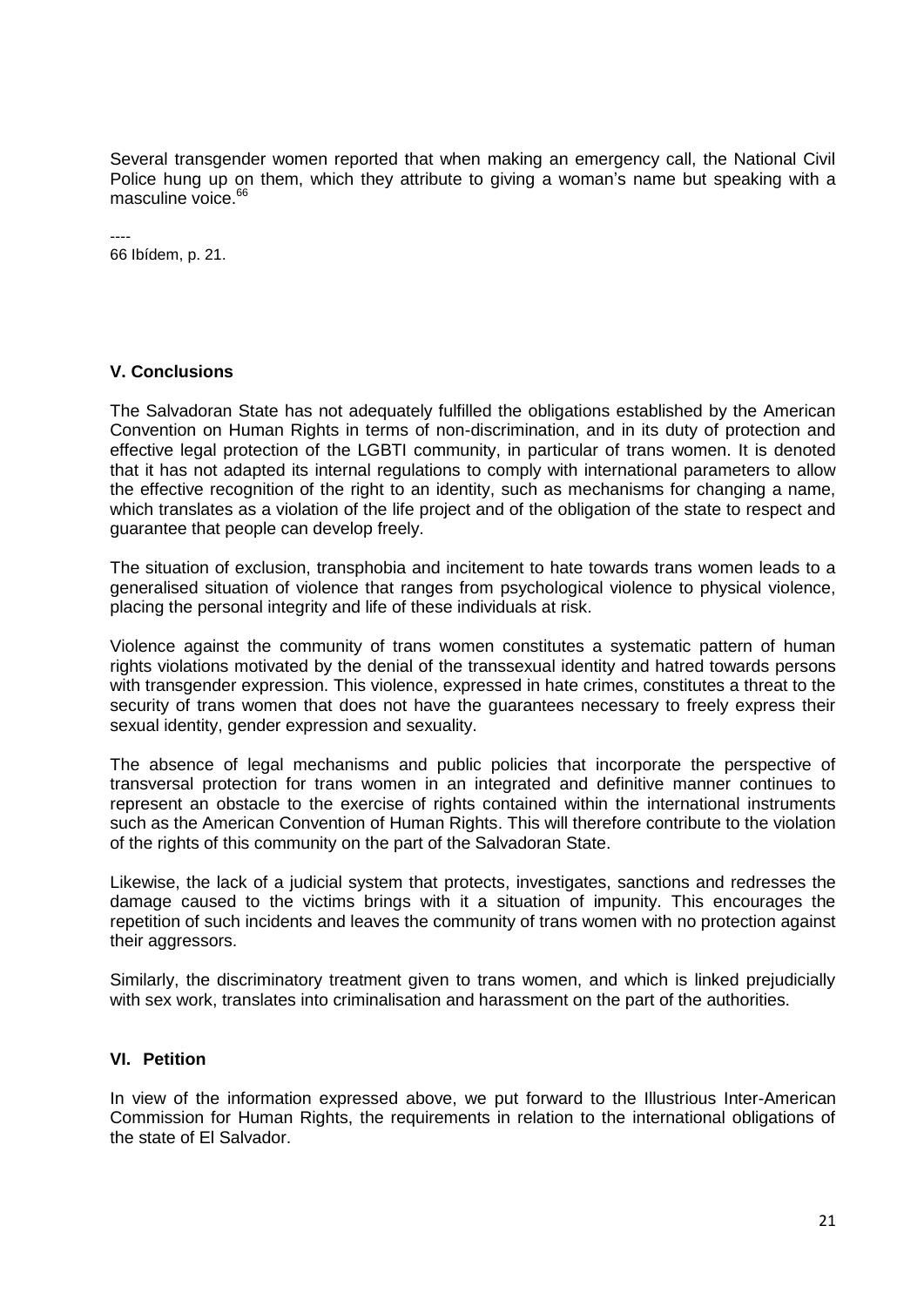Firstly, that it urges the Salvadoran state to drive forward the pertinent legislative reforms in order to adapt its judicial system to the international obligations that it has taken on, specifically:

- The adoption of an Identity and Gender Expression Law, in accordance with the Yogyakarta Principles.
- The criminalisation of hate crimes under the Salvadoran Criminal Code with consistent follow up measures, such as a unit in the Attorney General of the Republic. Also, the implementation of specialised protocols for the investigation of these crimes to ensure a transparent investigation that includes appropriate and complete access to information.
- The adequacy of the internal regulations to effect the creation of a Law against Discrimination based on Sexual Orientation, Expression and Gender Identity that rescues and strengthens the institutional and regulatory advances that have been made in El Salvador, contemplating the creation of an autonomous body that ensures the rights and freedoms of the LGBTI community.

Secondly, that it urges the state of El Salvador to establish a dialogue table with executive, judicial and legislative actors with the objective of developing a route map for the adoption of subsequent reforms on the following themes: to eradicate discriminatory practices and guarantee access to justice, an effective investigation and to redress for victims.

Lastly, we respectfully request that the Illustrious Commission include the information presented in this hearing in the report on the Situation of Human Rights of the LGTBI Population in the Americas, Also to periodically monitor the situation of violence against trans women in El Salvador, and to resume and express its concern in the official statement on concluding its sessions.



COMCAVIS Trans Nicole Santamaría

Antarce